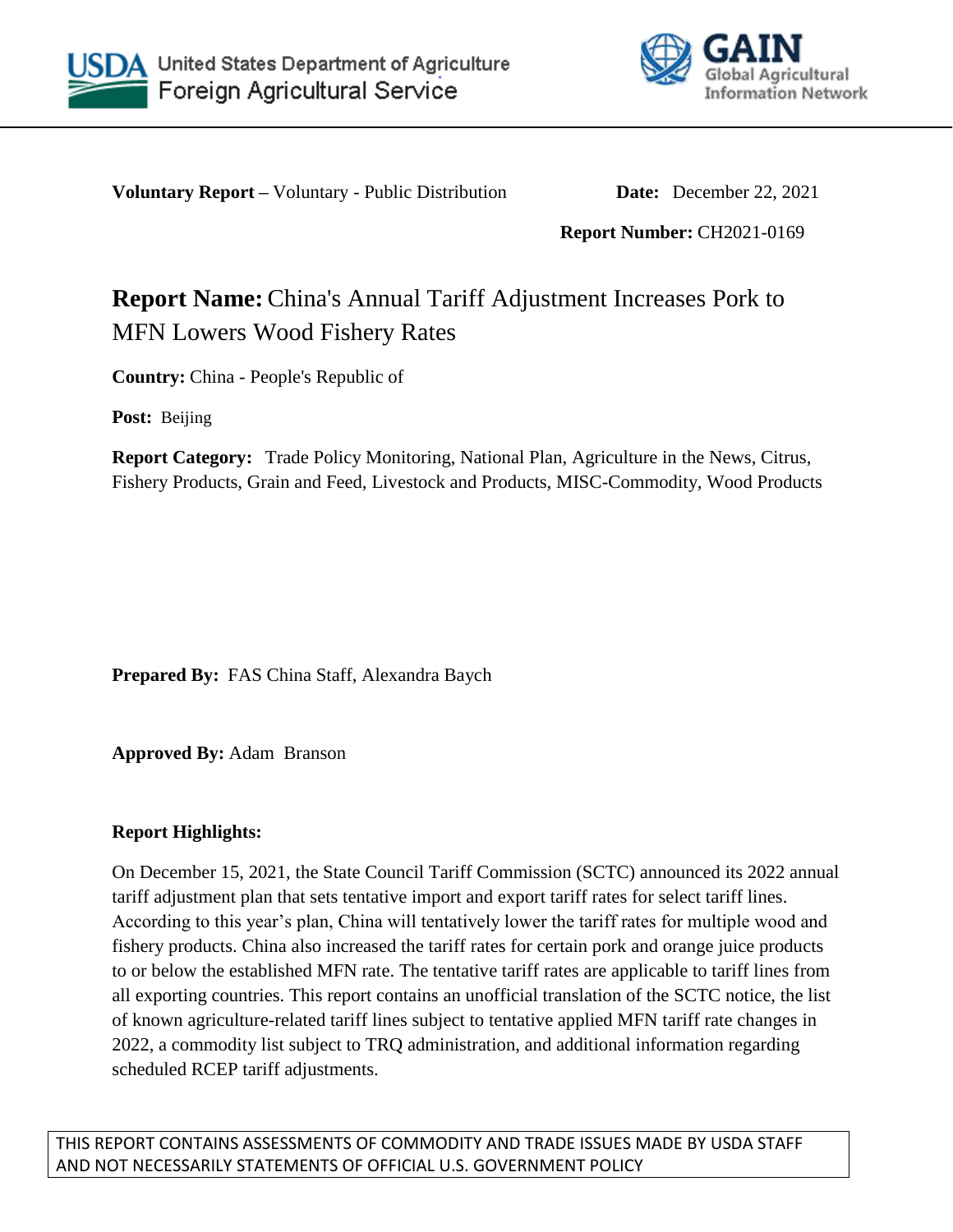#### **General Information:**

At the end of each year, the SCTC sets tentative import and export tariff rates for select commodities to be applied during the following year. The SCTC also announces the People's Republic of China (PRC) tariff rate quotas (TRQ) for certain commodities. This year, the PRC also included tariff adjustments taking account of the Regional Comprehensive Economic Partnership (RCEP) Agreement, which come into effect on January 1, 2022. See: FAS GAIN [CH2020-0168](https://apps.fas.usda.gov/newgainapi/api/Report/DownloadReportByFileName?fileName=Impact%20of%20RCEP%20on%20US%20Agricultural%20Exports%20to%20China_Beijing_China%20-%20People%27s%20Republic%20of_12-15-2020) dated February 16, 2021.

On December 15, 2021, the Ministry of Finance published on its website a SCTC notice (dated December 13), releasing the PRC's 2022 tariff adjustment plan. The applied MFN import tariffs for 954 tariff lines will be temporarily lowered as of January 1, 2022. However, assessed tariffs will be raised for certain agricultural products including certain pork products (from 8 percent to 12 percent) and orange juice (from 15 percent to 18 percent) after earlier being lowered in 2020. The tentative tariff rates are applicable to all exporting countries.

This GAIN report contains an unofficial translation of the SCTC notice, a food and agricultural product list currently under tentative MFN tariff rate arrangement, a commodity list subject to TRQ administration, and additional information regarding RCEP tariff adjustments. The SCTC announcement does not change China's retaliatory tariffs on U.S. exports or the tariff exclusion process for these products.

Please visit the following website for SCTC's official notice and a complete list of tariff adjustments in 2022: [http://gss.mof.gov.cn/gzdt/zhengcefabu/202112/t20211215\\_3775137.htm](http://gss.mof.gov.cn/gzdt/zhengcefabu/202112/t20211215_3775137.htm)

## **Notable Tariff Reductions and Harmonized System (HS) Code Changes in 2022:**

Starting January 1, 2022, the PRC will raise the tariff rate for pork and pork products (HS 02032200, HS 020329000) up to the MFN rate of 12 percent. In 2020, China lowered the tariff rate for these pork products to 8 percent. Other notable revisions in tariff rates include the tentative tariffs for orange juice (HS 20091200, HS 20091900), which will return to 18 percent from 15 percent in 2020.

China will tentatively lower tariff rates for certain fishery products, such as fresh or chilled Atlantic salmon (HS 03021410) and frozen Greenland halibut (HS 03033110) in 2022. Additionally, import tariffs for many wood products will be tentatively set at 0. Similarly, tariffs for whole or broken cocoa beans (HS 18010000) will be tentatively set at 0.

The SCTC has also adjusted HS codes for a few agricultural products. For example, the HS code for pecans has been changed to HS 08029990 (previously HS 08029090), though the tariff rate remains unchanged.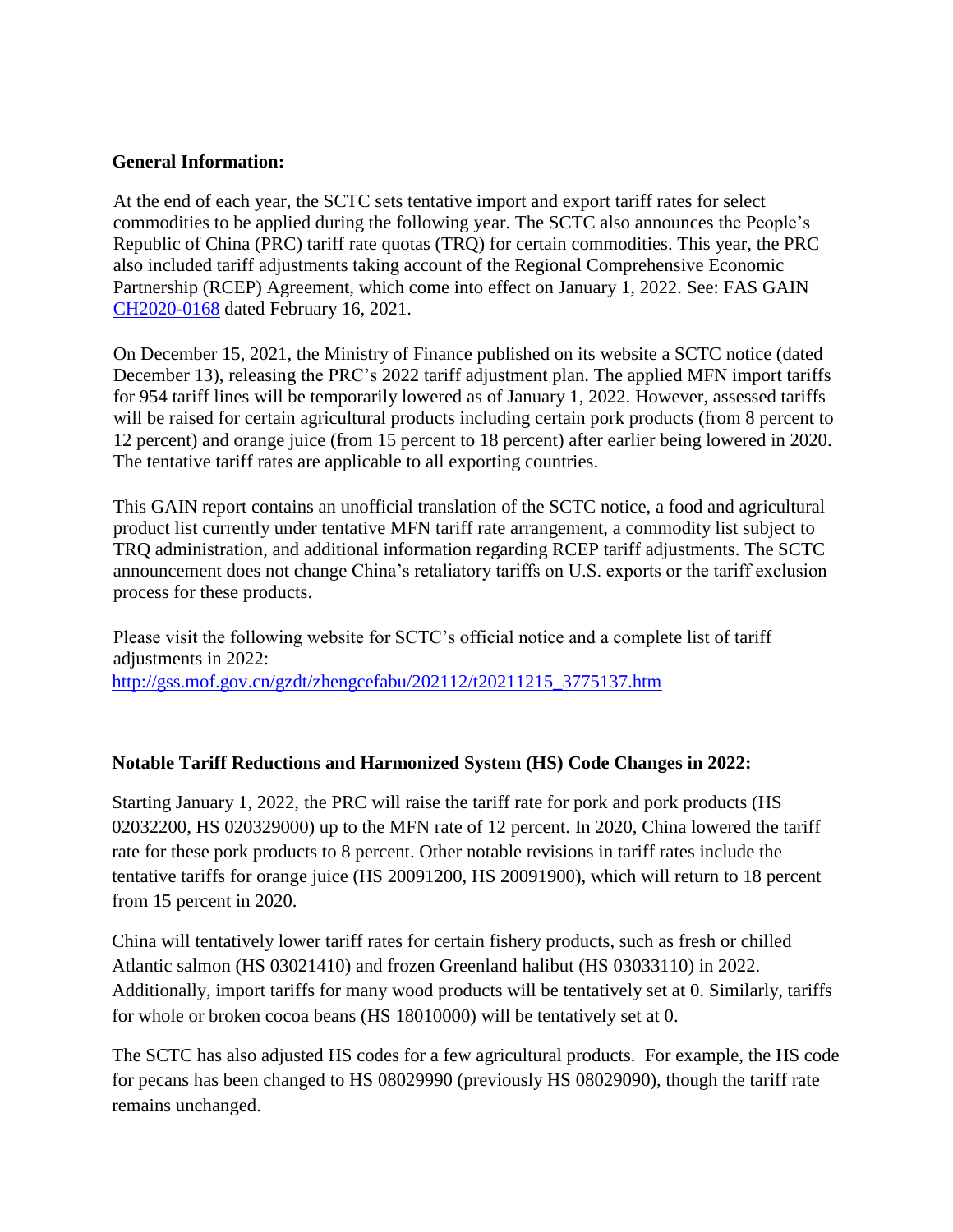Lastly, the SCTC has redefined the product description (or product scope) for certain products such as that for food made from malt extract and grain flour under HS 19019000.

The RCEP will come into force on January 1, 2022. China and Japan will begin their respective tariff reduction processes for the first time. However, for most agricultural products on which tariffs are set to eliminate, the process will last for 10 to 15 years, according to tariff reduction schedules. So, the immediate impact of tariff reductions on trade is quite limited. For other RCEP members with which China has already signed bilateral or regional trade agreements, the tariff reductions are minor.

## BEGIN TRANSLATION:

## **Notice of the State Council Tariff Commission on Tariff Adjustment Plan in 2022**

SCTC Notice No. 18 (2021)

December 13, 2021

The General Administration of Customs of the People's Republic of China (GACC),

In an effort to completely, accurately, and comprehensively implement the new development concept, support the formation of the new development structure and continue facilitating high quality development, the import and export tariffs for some commodities will be adjusted as of January 1, 2022 based on relevant provisions of *the Regulation of the People's Republic of China on Import and Export Tariffs*. The 2022 Tariff Adjustment Plan is printed and delivered to your Administration. Refer to the Appendixes for details.

Appendix: The 2022 Tariff Adjustment Plan

The State Council Tariff Commission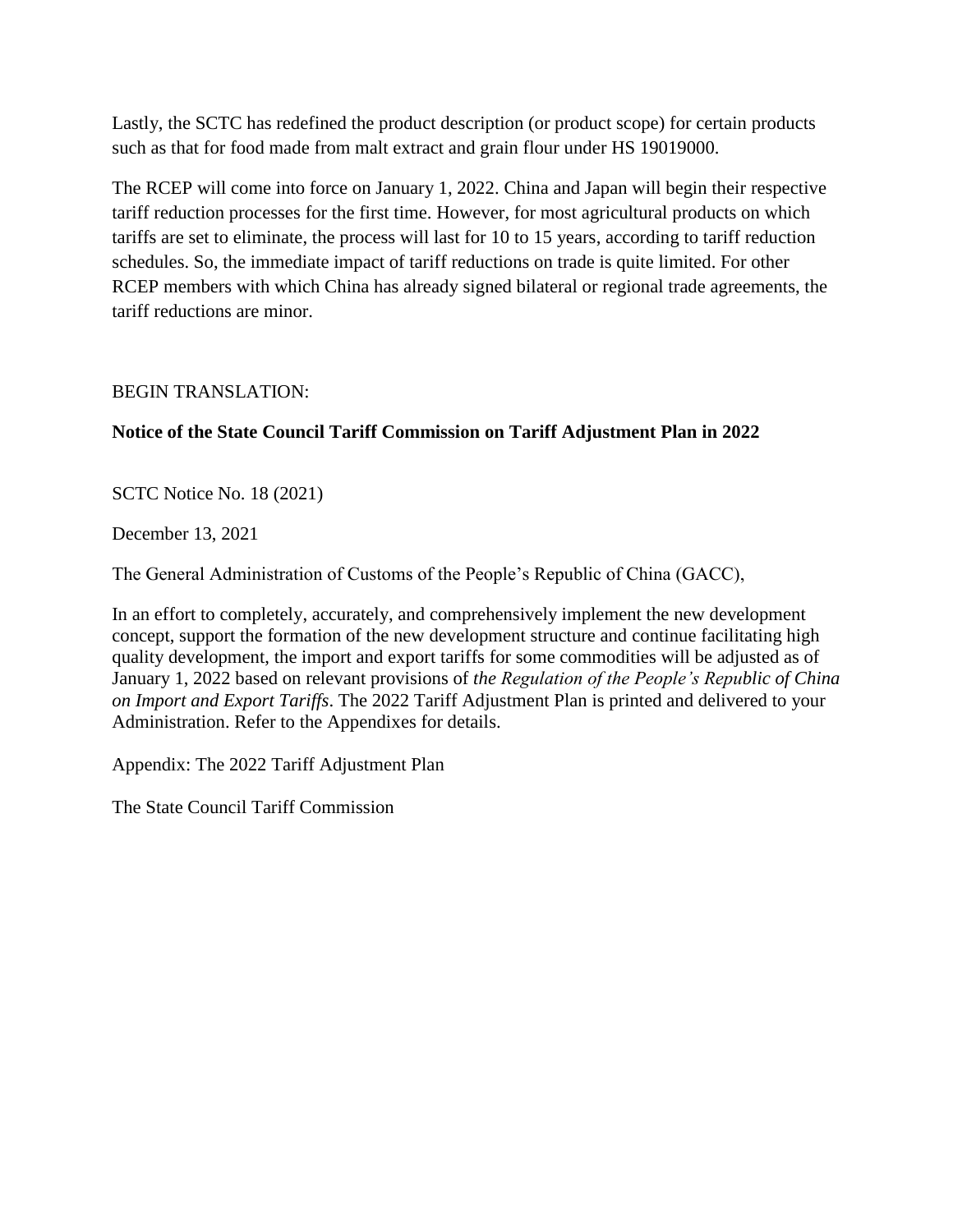#### **Appendix: The 2022 Tariff Adjustment Plan**  I. Adjustments on import tariff rates

In accordance with the "Regulations of the People's Republic of China on Import and Export Tariffs", the 2022 revision of the "Commodity Name and Coding System", multilateral and bilateral economic and trade agreements, and China's industrial development, the following tariff rates will be adjusted:

- 1. Most Favored Nation (MFN) Tariff Rate
	- 1) Based on the revisions and adjustments of tariff lines, the corresponding MFN tariff rates and general tariff rates will be adjusted accordingly (see Attached Tables 1 and 8).
	- 2) The MFN tariff rates on IT products listed in the annex of Amendment to the Tariff Schedule of the People's Republic of China to the World Trade Organization will be reduced for the seventh time on July 1, 2022 (see Table 2).
	- 3) Tentative import tariff rates will be applied to a total of 954 tariff lines (not including commodities subject to TRQ) as of January 1, 2022. The tentative import tariffs on 7 products covered by the expanded scope of the information technology agreement will end on July 1, 2022 (see Table 2).
	- 4) The MFN tariff rates will be applied to imported products originating in the Republic of Seychelles and Sao Tome and Principe Democratic Republic.

## 2. TRQ Tariff Rate

TRQ management will continue to apply to eight categories of commodities including wheat, corn, paddy rice and milled rice, sugar, wool, wool tops, cotton, and fertilizer and the tariff rates remain unchanged. Of which, a tentative one percent TRQ tariff rate will be continued to apply to three fertilizers including urea, compound fertilizer, and diammonium phosphate. A sliding tax will continue to be levied on out-quota imported cotton within a certain amount and the tax rate remains unchanged (see Table 4).

## 3. Conventional tariff rates

1) Based on the trade agreements and preferential tariff arrangements signed between China and certain countries or regions, conventional tariff rates will be applied to certain imported products from 28 countries (regions) under 17 agreements: 1) the conventional tariff rates with New Zealand, Peru, Costa Rica, Switzerland, Iceland, South Korea, Australia, Chile, Georgia, Pakistan, and Mauritius will be further reduced as of January 1, 2022. In accordance with relevant regulations, the China-Switzerland Free Trade Agreement (FTA) will reduce the tariff rate for some products under the expanded scope of the information technology agreement from July 1, 2022. 2) the FTA between China and ASEAN, Chile, and Singapore, as well as the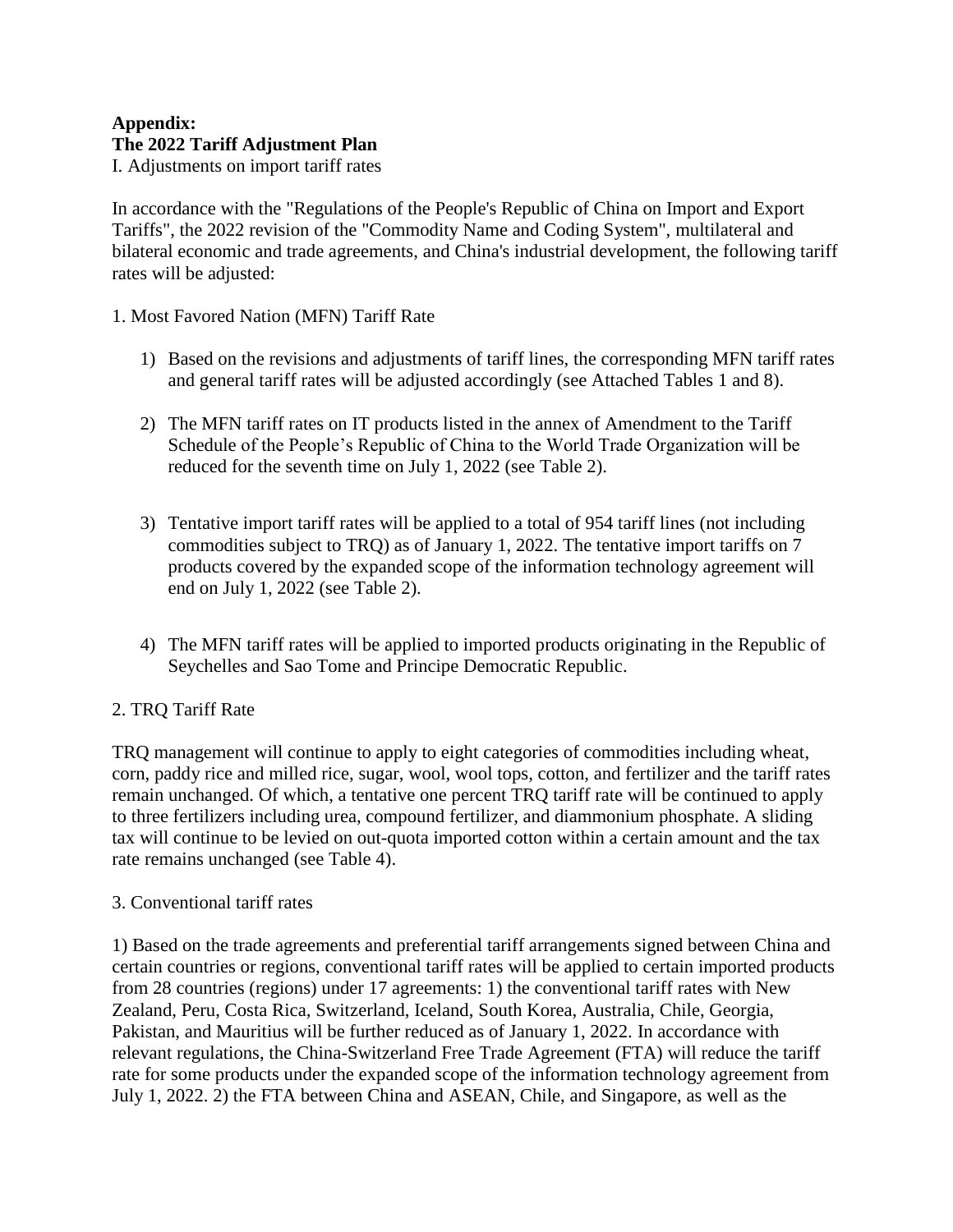*Closer Economic and Trade Relations Arrangement (CEPA)* between Mainland China and Hong Kong and Macau, and *Cross-Strait Economic Cooperation Framework Agreement (ECFA)* have completed the tariff reduction process and conventional tariff rates will continue to be applied. 3) The Asia-Pacific Trade Agreement will continue to be implemented, and tariff rates will be reduced on July 1, 2022 for some products under the expanded scope of the information technology agreement (see Table 5).

2) According to the Regional Comprehensive Economic Partnership Agreement (RCEP), the first-year conventional tariff rates will be applied to certain imported goods originating in 9 contracting parties that have ratified the agreement including Japan, New Zealand, Australia, Brunei, Cambodia, Laos, Singapore, Thailand, and Vietnam (see attached table 5). The implementation timeline of the subsequent ratified parties will be announced separately by the SCTC. Based on the provisions on "tariff difference" of the agreement, the corresponding conventional tariff rates for other contracting parties that have ratified the agreement will be applied according to the RCEP rules about country of origin for imported goods. At the same time, importers are allowed to apply for the application of the highest conventional tariff rates for other contracting parties that have ratified the agreement, or, if the importer can provide relevant certification, he is allowed to apply for the highest conventional tariff rates for other ratified contracting parties related to the production of the goods.

3) According to the FTA between the Government of the People's Republic of China and the Government of the Kingdom of Cambodia, the first-year conventional tariff rates will be applied to certain imported goods originating in Cambodia (see attached table 5).

4) When MFN tariff rates are lower or equal to the conventional tariff rates, they shall be implemented in accordance with the provisions of relevant agreements if there are such provisions. If there are no such provisions, the lower rates shall apply.

4. The special preferential tariff rates will be applied to 44 least developed countries such as the Republic of Angola who have established diplomatic relations with China and have completed the process of the exchange of letters (see table 6).

## II - Export tariff rates

Export tariffs will continue to be applied to 106 tariff line commodities such as ferrochrome. The export tariffs on two commodities other than yellow phosphorus, including phosphorus and blister copper will be increased (see Table 7).

## III-Tariff lines

China's import and export tariff lines will be adjusted synchronously with the 2022 revision of the Commodity Names and Coding Harmonized System, and some tariff lines and notes will be adjusted according to domestic needs (see attached Tables 1, 8-9). After the adjustment, the total number of tariff lines will reach 8,930 in 2022.

## IV- Implementation time

The above plan will be implemented on January 1, 2022 unless otherwise specified.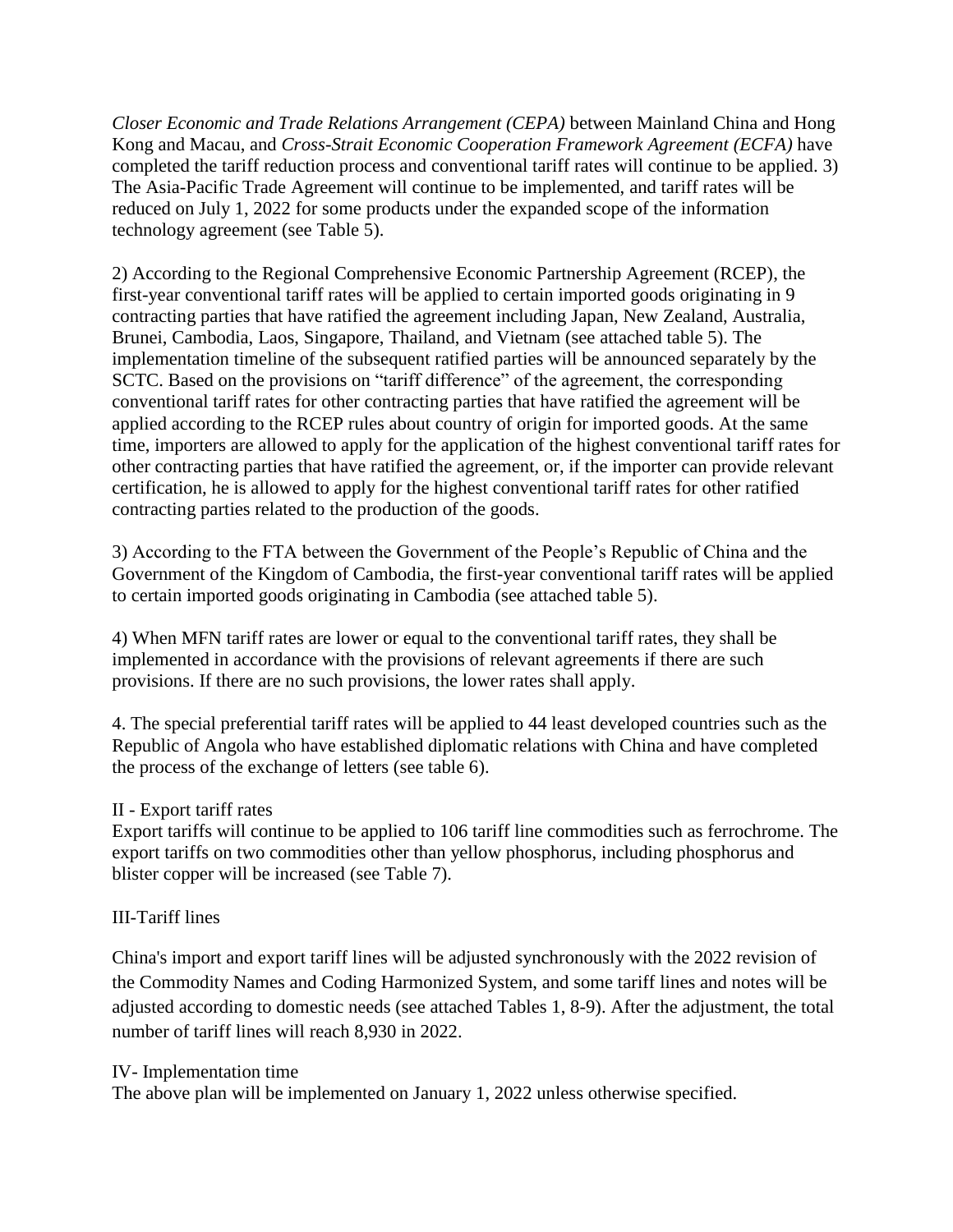#### **Annexes:**

- 1. [Table on Revisions of 2021-2022](http://gss.mof.gov.cn/gzdt/zhengcefabu/202112/P020211215573607953835.pdf) Tariff Lines
- 2. [Table of MFN Tariff Rates for Certain IT Products](http://gss.mof.gov.cn/gzdt/zhengcefabu/202112/P020211215573608334233.pdf)
- 3. [Table of Tentative Tariff Rates for Imported Commodities](http://gss.mof.gov.cn/gzdt/zhengcefabu/202112/P020211216589222125726.pdf)
- 4. [Table of Tariff Rates for TRQ Commodities](http://gss.mof.gov.cn/gzdt/zhengcefabu/202112/P020211215573608777618.pdf)
- 5. [Table of Tariff Rates under FTA and Preferential Trade Arrangements in 2022](http://gss.mof.gov.cn/gzdt/zhengcefabu/202112/P020211215573608944540.pdf)
- 6. [Table of Special Preferential Tariff Rates on the 95% and 97% Tariff Line Commodities](http://gss.mof.gov.cn/gzdt/zhengcefabu/202112/P020211215573609153367.pdf)
- 7. [Table of Tariff Rates for Exported Commodities](http://gss.mof.gov.cn/gzdt/zhengcefabu/202112/P020211215573609354130.pdf)
- 8. [Table of Adjustments on Import and Export Tariff Lines](http://gss.mof.gov.cn/gzdt/zhengcefabu/202112/P020211215573609524965.pdf)
- 9. [Table of Adjustments on Country Subheading Notes for Import and Export Tariff Lines](http://gss.mof.gov.cn/gzdt/zhengcefabu/202112/P020211215573609662412.pdf)

## END TRANSLATION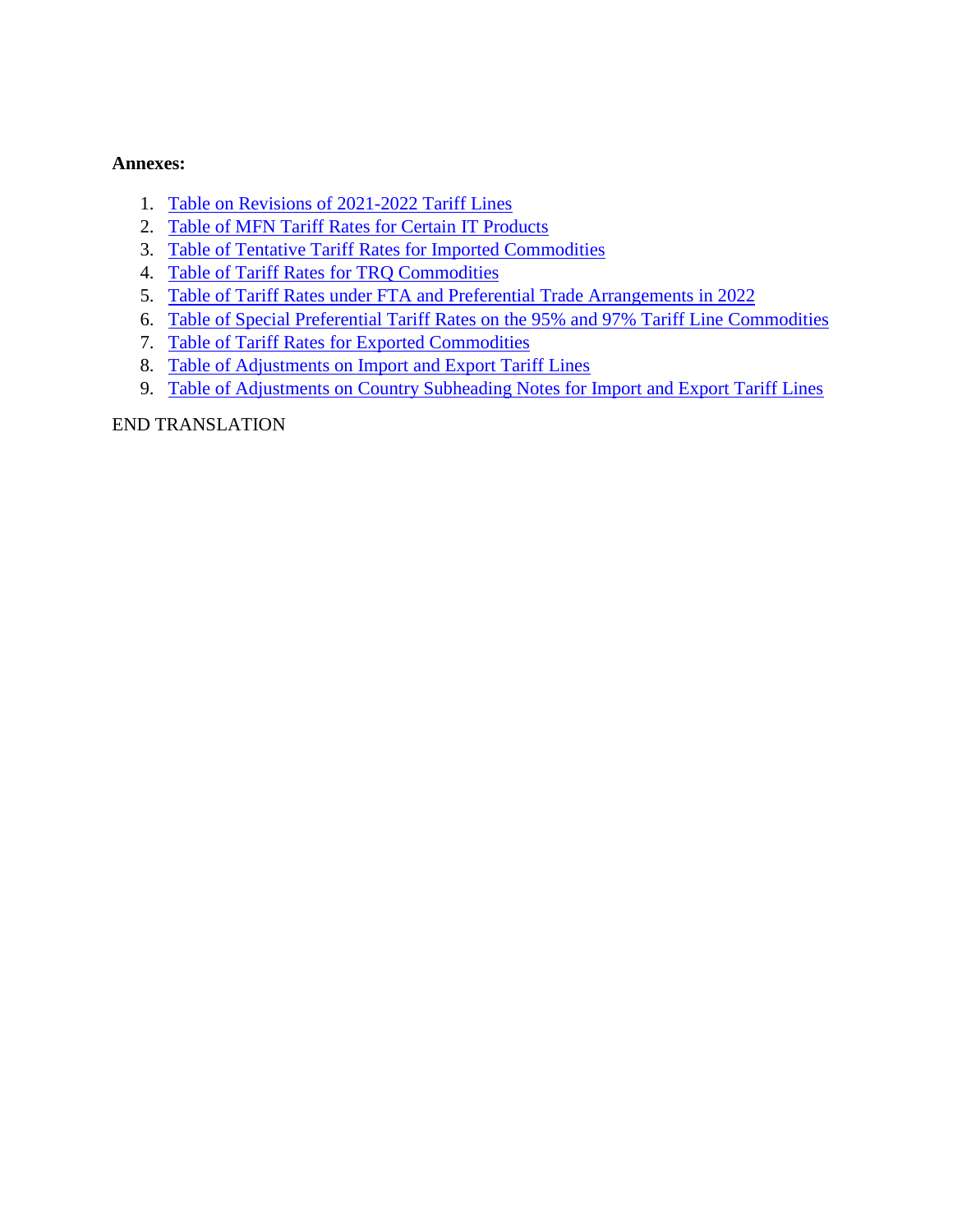## **Annex 1:**

# **Tentative Import Tariff Rates on Agriculture-related Products in 2022 (new adjustments in RED) (Unit: tariff rate %)** ①

| <b>Serial</b>  | EX(2) | <b>HS Code</b> | Commodity (3)                                                               | <b>MFN</b>     | 2022           |
|----------------|-------|----------------|-----------------------------------------------------------------------------|----------------|----------------|
| No.            |       |                |                                                                             | rate           | tentative      |
|                |       |                |                                                                             | (%)            | applied        |
|                |       |                |                                                                             |                | rate $(\% )$   |
|                |       | 01061211       |                                                                             |                |                |
| $\mathbf{1}$   |       |                | Whales, dolphins and porpoises; manatees<br>and dugongs, pure-bred breeding | 10             | $\overline{0}$ |
|                |       |                |                                                                             |                |                |
| $\overline{2}$ |       | 03021410       | Fresh, chilled Atlantic salmon                                              | 10             | $\overline{7}$ |
| 3              |       | 03031310       | Frozen Atlantic salmon                                                      | $\overline{7}$ | 5              |
| $\overline{4}$ |       | 03033110       | <b>Frozen Greenland halibut</b>                                             | $\overline{7}$ | $\overline{2}$ |
| 5              |       | 03033200       | Frozen plaice                                                               | $\overline{7}$ | $\overline{2}$ |
| 6              |       | 03034100       | Frozen albacore or longfin tunas                                            | $\overline{7}$ | 6              |
|                |       |                |                                                                             |                |                |
| $\overline{7}$ |       | 03034200       | Frozen yellowfin tunas                                                      | $\overline{7}$ | 6              |
| 8              |       | 03034400       | Frozen bigeye tunas                                                         | $\overline{7}$ | 6              |
| 9              |       | 03034510       | Frozen Atlantic Bluefin tunas                                               | $\overline{7}$ | 6              |
| 10             |       | 03034520       | Frozen Pacific Bluefin tunas                                                | $\overline{7}$ | 6              |
| 11             |       | 03034600       | Frozen southern Bluefin tunas                                               | $\overline{7}$ | 6              |
| 12             |       | 03035100       | Frozen herrings                                                             | $\overline{7}$ | $\overline{2}$ |
| 13             | ex    | 03035990       | Frozen capelin, excluding edible remnants                                   | $\overline{7}$ | 5              |
| 14             |       | 03036300       | Frozen cod                                                                  | $\overline{7}$ | $\overline{2}$ |
| 15             |       | 03036700       | Frozen Alaska Pollack                                                       | $\overline{7}$ | $\overline{5}$ |
|                |       |                |                                                                             |                |                |
| 16             |       | 03038910       | Frozen scabber fish                                                         | $\overline{7}$ | 5              |
| 17             | ex    | 03038990       | Frozen flat scorpionfish                                                    | 7              | 5              |
| 18             |       | 03061490       | Other frozen crabs                                                          | $\overline{7}$ | 5 <sup>5</sup> |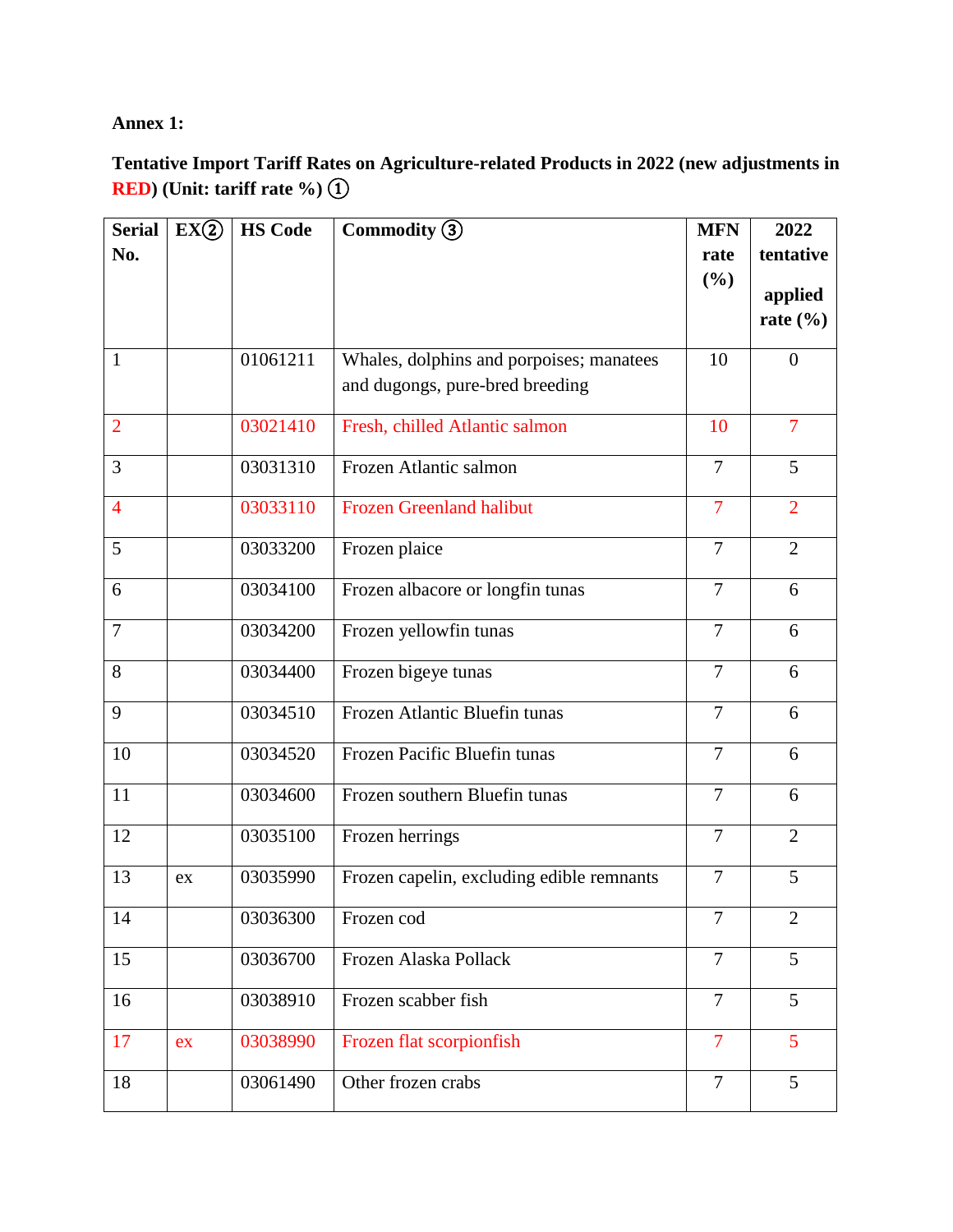| 19 |    | 03061640 | Frozen northern pandalus                                                                      | 5              | $\overline{2}$ |
|----|----|----------|-----------------------------------------------------------------------------------------------|----------------|----------------|
| 20 |    | 03061790 | Other frozen shrimp                                                                           | 5              | $\overline{2}$ |
| 21 |    | 03063190 | Live, fresh or chilled rock lobster and other<br>sea crawfish                                 | $\overline{7}$ | 5              |
| 22 |    | 03078190 | Other live, fresh, or cold abalone                                                            | 10             | $\overline{7}$ |
| 23 |    | 04041000 | Whey and modified whey                                                                        | 6              | $\overline{2}$ |
| 24 |    | 04062000 | Grated or powdered cheese, of all kinds                                                       | 12             | 8              |
| 25 |    | 04063000 | Processed cheese, not grated or powdered                                                      | 12             | 8              |
| 26 |    | 04064000 | Blue-veined cheese and other cheese<br>containing veins produced by Penicillium<br>roqueforti | 15             | 8              |
| 27 |    | 04069000 | Other cheese                                                                                  | 12             | 8              |
| 28 |    | 05051000 | Raw Feathers For Stuffing; Down                                                               | 10             | $\overline{2}$ |
| 29 |    | 05119111 | Fertilized fish eggs                                                                          | 12             | $\theta$       |
| 30 | ex | 05119190 | Artemia eggs (Brine shrimp eggs)                                                              | 12             | 6              |
| 31 |    | 08011100 | Desiccated coconut                                                                            | 12             | $\overline{7}$ |
| 32 |    | 08012100 | In-shell Brazil nuts, fresh or dried                                                          | 10             | $\overline{7}$ |
| 33 |    | 08012200 | Shell Brazil nuts, fresh or dried                                                             | 10             | $\overline{7}$ |
| 34 |    | 08013100 | In shell cashews, fresh or dried                                                              | 20             | 7              |
| 35 |    | 08013200 | Shell cashews, fresh or dried                                                                 | 10             | $\overline{7}$ |
| 36 |    | 08021100 | In shell almonds, fresh or dried                                                              | 24             | 10             |
| 37 |    | 08024190 | Other in-shell chestnuts, fresh or dried                                                      | 25             | 20             |
| 38 |    | 08024290 | Other shelled chestnuts, fresh or dried                                                       | 25             | 20             |
| 39 |    | 08025100 | In-shell Pistachios, fresh or dried                                                           | 10             | 5              |
| 40 |    | 08025200 | Shelled pistachios, fresh or dried                                                            | 10             | 5              |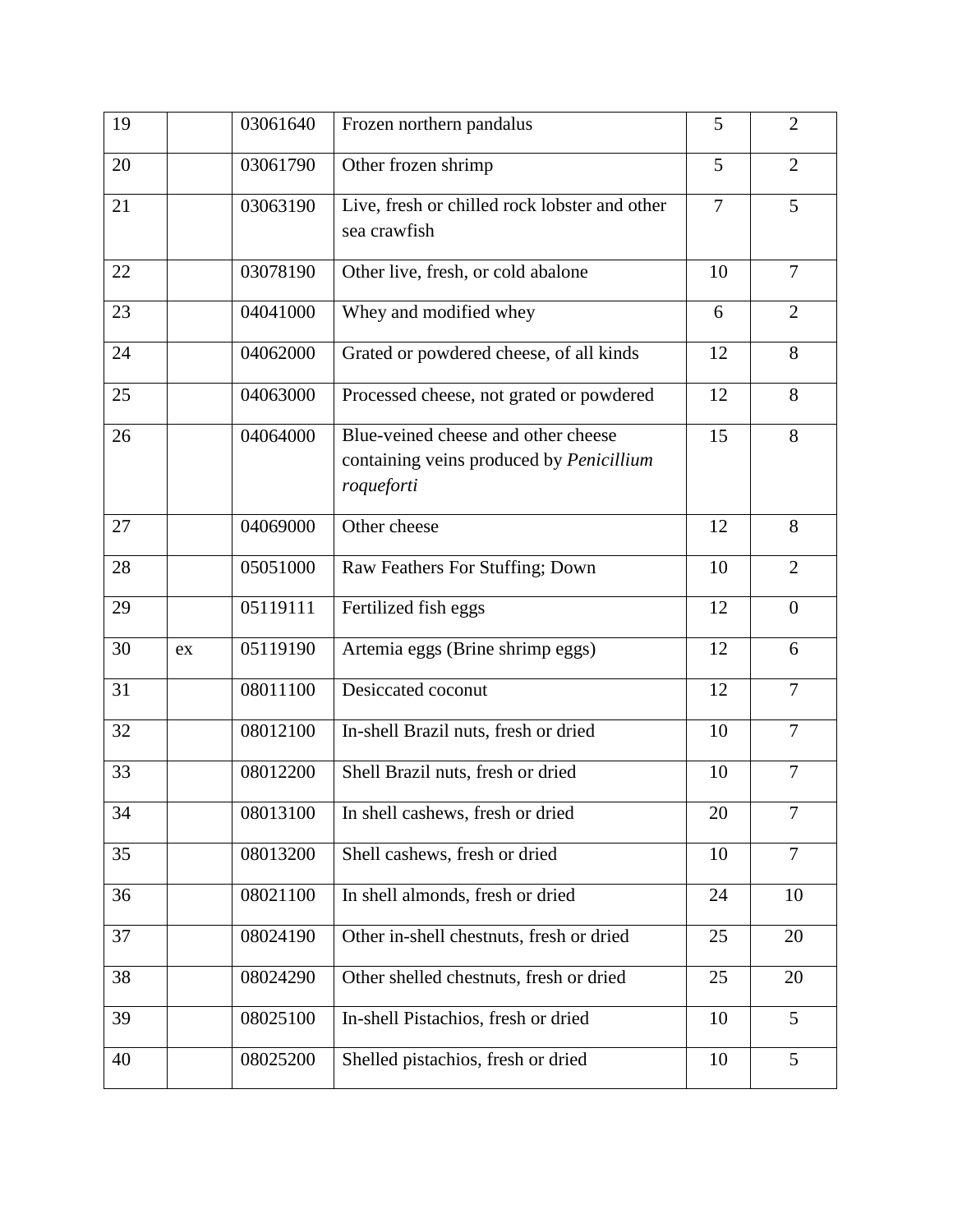| 41 |            | 08026190 | Other in-shell macadamia nuts                                                                | 24 | 12             |
|----|------------|----------|----------------------------------------------------------------------------------------------|----|----------------|
| 42 |            | 08026200 | Shelled macadamia nuts                                                                       | 24 | 12             |
| 43 |            | 08029100 | Inshell pine nuts, fresh or dried                                                            | 24 | 10             |
| 44 |            | 08029200 | Shelled pine nuts, fresh or dried                                                            | 25 | 10             |
| 45 |            | 08029910 | Gingko nuts, fresh or dried                                                                  | 25 | 20             |
| 46 | ex         | 08029990 | Pecan (whether or not shelled or peeled)                                                     | 24 | $\overline{7}$ |
| 47 |            | 08044000 | Avocados, fresh or dried                                                                     | 25 | $\overline{7}$ |
| 48 | ex         | 08104000 | Fresh cranberries                                                                            | 30 | 15             |
| 49 | ex         | 08119090 | Frozen avocados                                                                              | 30 | $\overline{7}$ |
| 50 | ex         | 08134090 | Dried cranberries                                                                            | 25 | 15             |
| 51 |            | 12119036 | Licorice roots                                                                               | 6  | $\theta$       |
| 52 | ex         | 12119039 | Bark, branch or leaf of Chinese yew, fresh<br>or dried                                       | 6  | $\overline{0}$ |
| 53 |            | 12122190 | Other seaweeds and algae fit for human<br>consumption                                        | 15 | $\overline{2}$ |
| 54 |            | 12122910 | <b>Sargass</b>                                                                               | 15 | $\overline{2}$ |
| 55 |            | 12122990 | Other seaweeds and algae unsuitable for<br>human consumption                                 | 15 | $\overline{2}$ |
| 56 | ex         | 12149000 | Other Lucerne (alfalfa), excluding meal and<br>pellets                                       | 9  |                |
| 57 | ex         | 12149000 | Mixed natural forage grass of gramineae and<br>legume families, other than Lucerne (alfalfa) | 9  | 4              |
| 58 |            | 13021200 | Saps and extracts of licorice                                                                | 6  | $\theta$       |
| 59 | ${\rm ex}$ | 14049090 | Coco coir (sripe/piece)                                                                      | 15 | $\overline{4}$ |
| 60 |            | 15021000 | Bovine animal tallow                                                                         | 8  | $\overline{2}$ |
| 61 |            | 15029000 | Other bovine animal tallow                                                                   | 8  | $\overline{4}$ |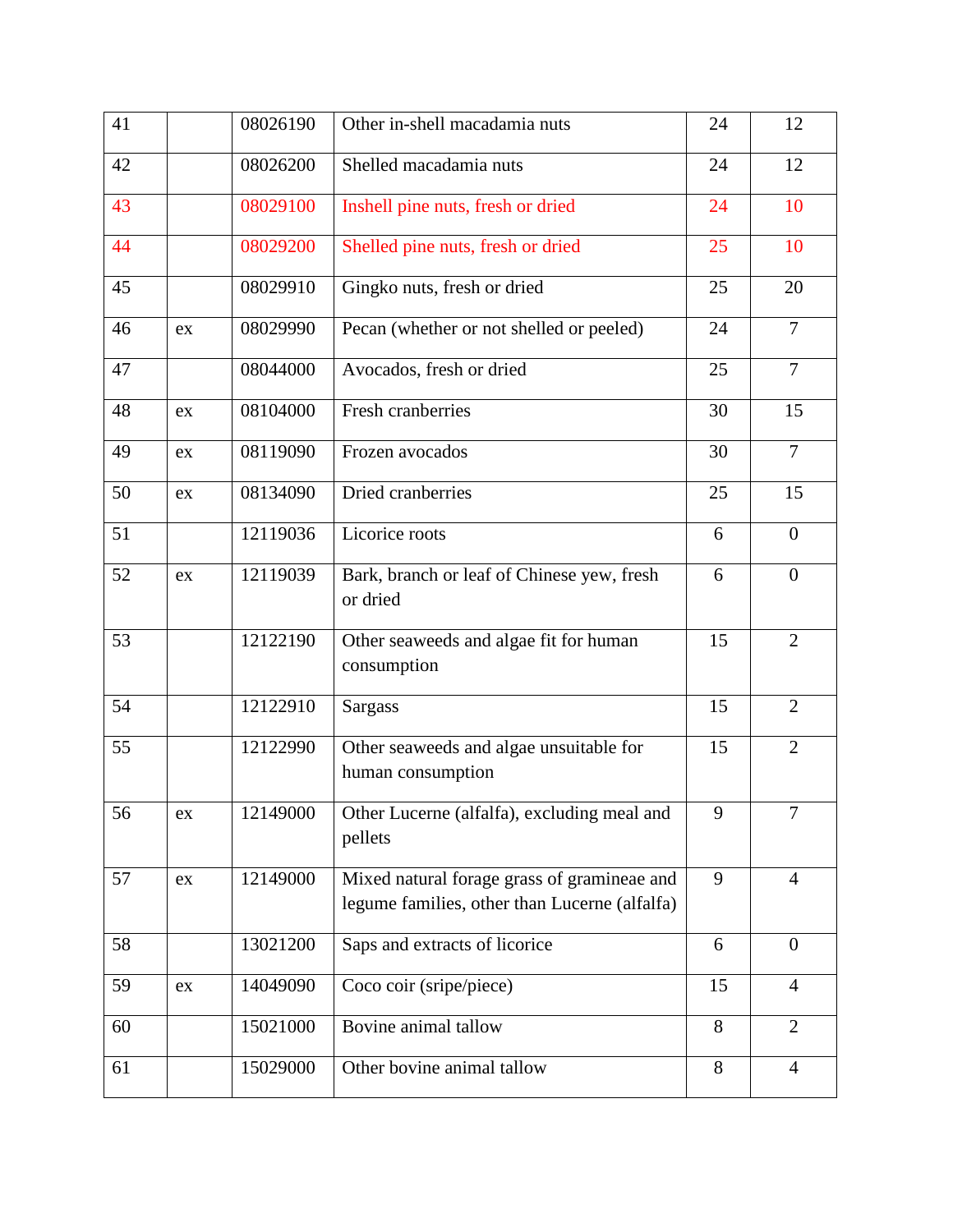| 62 | ex | 15042000 | Fish oil capsules                                                                                                                                                                                                                                      | 12 | 6              |
|----|----|----------|--------------------------------------------------------------------------------------------------------------------------------------------------------------------------------------------------------------------------------------------------------|----|----------------|
| 63 | ex | 15119020 | Palm stearin (melting point 50°C-56°C)                                                                                                                                                                                                                 | 8  | $\overline{2}$ |
| 64 |    | 15200000 | Glycerol, crude; glycerol waters and<br>glycerol lyes                                                                                                                                                                                                  | 20 | 6              |
| 65 |    | 17021100 | Anhydrous lactose, containing by weight<br>99% or more lactose, calculated on the dry<br>matter                                                                                                                                                        | 10 | 5              |
| 66 |    | 18010000 | Whole or broken cocoa beans, raw or<br>roasted                                                                                                                                                                                                         | 8  | $\overline{0}$ |
| 67 | ex | 19011010 | Formula milk powder prepared for infant<br>use, put up for retail sale (excluding special<br>infant formula food such as dairy-based<br>infant formula for premature /low birth<br>weight babies, dairy-based nutrition<br>supplement for breast milk) | 15 | 5              |
| 68 | ex | 19101010 | Special infant formula food including milk-<br>based infant formula for premature /low<br>birth weight babies, nutrition supplement for<br>breast milk                                                                                                 | 15 | $\theta$       |
| 69 |    | 19011090 | Other food prepared for infant use, put up<br>for retail sale                                                                                                                                                                                          | 15 | $\overline{2}$ |
| 70 |    | 19019000 | Food prepared from malt extract or grain<br>flour and dairy food products                                                                                                                                                                              | 10 | 5              |
| 71 |    | 19021900 | Other uncooked pasta, not stuffed or<br>otherwise prepared                                                                                                                                                                                             | 10 | 8              |
| 72 | ex | 20091200 | Orange juice of a Brix value not exceeding<br>20, with net weight of the smallest<br>independent package more than 180 kg, not<br>frozen,                                                                                                              | 30 | 18             |
| 73 | ex | 20091900 | Orange juice of a Brix value exceeding 20,<br>with net weight of smallest independent<br>package more than 180 kg, not frozen                                                                                                                          | 30 | 18             |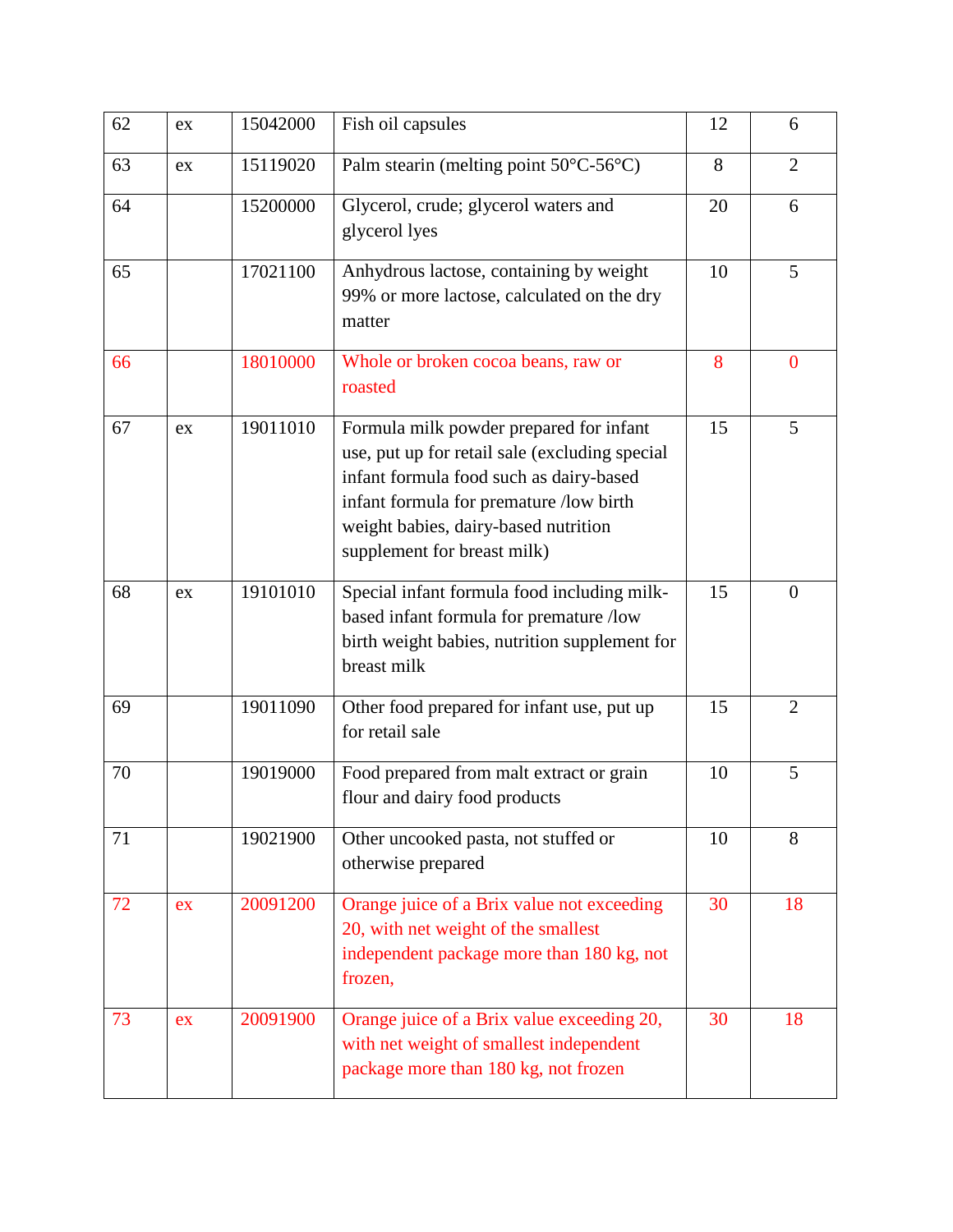| 74 | ex | 21069090 | Special infant formula food with lactose-free<br>or low lactose formula, milk protein partial<br>hydrolysate formula, milk protein deep<br>hydrolysate or amino acid formula,<br>premature/low birth weight infant formula<br>(non-dairy based), amino acid metabolism<br>disorder formula, nutrition supplement for<br>breast milk (non-dairy based) | 12              | $\overline{0}$ |
|----|----|----------|-------------------------------------------------------------------------------------------------------------------------------------------------------------------------------------------------------------------------------------------------------------------------------------------------------------------------------------------------------|-----------------|----------------|
| 75 |    | 22051000 | Vermouth and other wine in small<br>containers                                                                                                                                                                                                                                                                                                        | 65              | 14             |
| 76 |    | 22082000 | Spirits obtained by distilling grape wine or<br>grape marc                                                                                                                                                                                                                                                                                            | 10              | 5              |
| 77 |    | 22083000 | Whiskies                                                                                                                                                                                                                                                                                                                                              | 10              | 5              |
| 78 |    | 23050000 | Oil-cake and other solid residues resulting<br>from the extraction of peanut oil                                                                                                                                                                                                                                                                      | 5               | $\overline{0}$ |
| 79 |    | 23061000 | Oil-cake and other solid residues resulting<br>from extraction of cotton seeds                                                                                                                                                                                                                                                                        | 5               | $\theta$       |
| 80 |    | 23062000 | Oil-cake and other solid residues resulting<br>from extraction of linseeds                                                                                                                                                                                                                                                                            | 5               | $\overline{0}$ |
| 81 |    | 23063000 | Oil-cake and other solid residues resulting<br>from extraction of sunflower seeds                                                                                                                                                                                                                                                                     | 5               | $\overline{0}$ |
| 82 |    | 23064100 | Oil-cake and other solid residues resulting<br>from extraction of low erucic acid rapeseeds                                                                                                                                                                                                                                                           | 5               | $\overline{0}$ |
| 83 |    | 23064900 | Oil-cake and other solid residues resulting<br>from extraction of other rapeseeds                                                                                                                                                                                                                                                                     | 5               | $\overline{0}$ |
| 84 |    | 23065000 | Oil-cake and other solid residues resulting<br>from extraction of coconut or copra                                                                                                                                                                                                                                                                    | 5               | $\overline{0}$ |
| 85 |    | 23066000 | Oil-cake and other solid residues resulting<br>of extraction of palm nuts or kernels                                                                                                                                                                                                                                                                  | 5               | $\overline{0}$ |
| 86 |    | 23069000 | Other oil-cake and solid residues                                                                                                                                                                                                                                                                                                                     | 5               | $\overline{0}$ |
| 87 |    | 23080000 | Other plant products used in animal feeding                                                                                                                                                                                                                                                                                                           | $5\overline{)}$ | $\theta$       |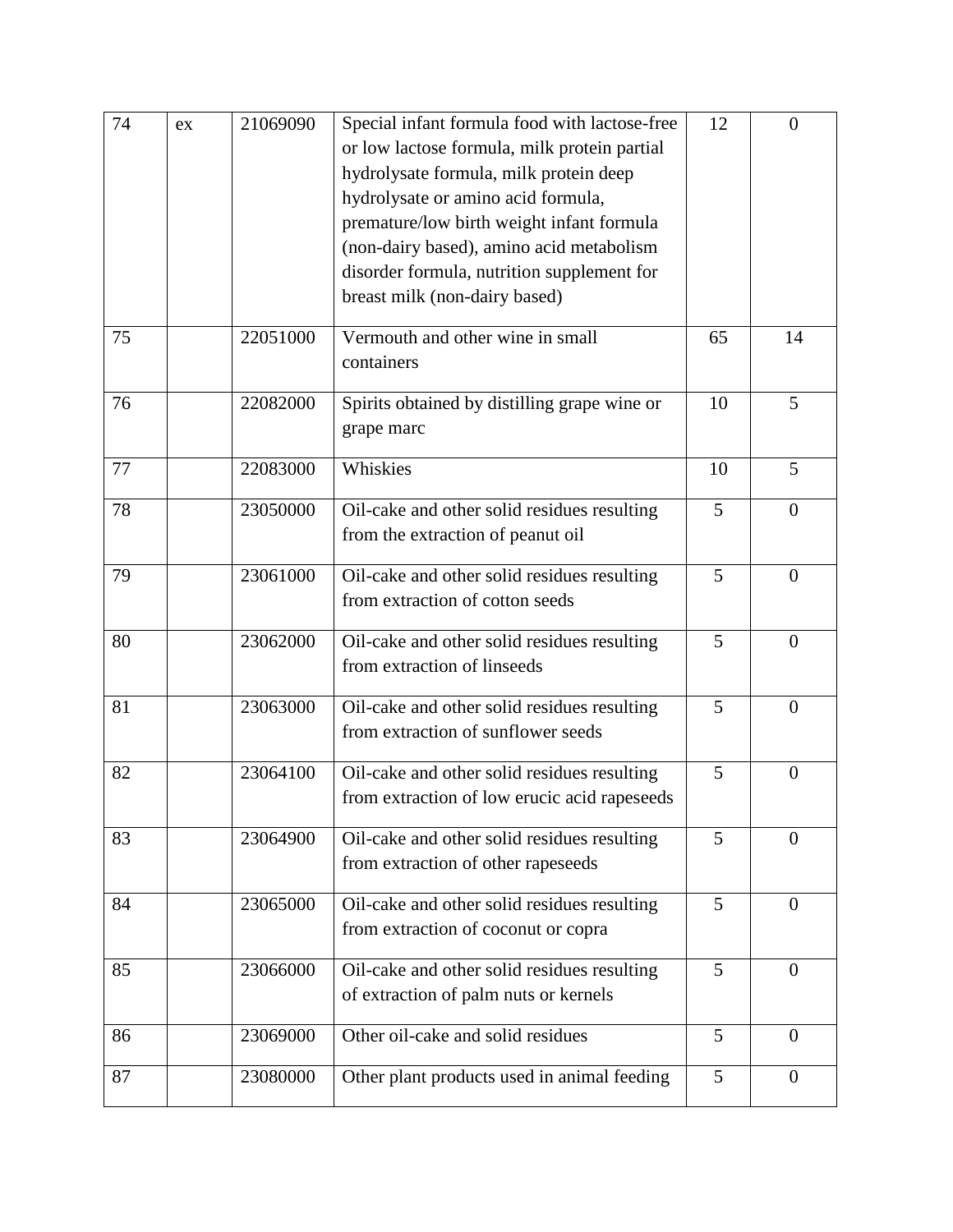| 88  |    | 23091010 | Dog or cat food in airtight containers for<br>retail sale                             | 15             | 4              |
|-----|----|----------|---------------------------------------------------------------------------------------|----------------|----------------|
| 89  |    | 23091090 | Other dog or cat food in retail packages                                              | 15             | $\overline{4}$ |
| 90  |    | 23099090 | Other preparations of a kind used in animal<br>feeding                                | 6.5            | $\overline{4}$ |
| 91  |    | 29054500 | Glycerol                                                                              | 8              | $\overline{3}$ |
| 92  |    | 33011200 | <b>Essential oils of oranges</b>                                                      | 20             | 10             |
| 93  |    | 33012500 | Essential oils of other mint                                                          | 15             | 5              |
| 94  |    | 33012999 | Essential oils of Sassafrass oil                                                      | 15             | $\overline{7}$ |
| 95  |    | 33013010 | <b>Balsam Of Irises</b>                                                               | 20             | 10             |
| 96  |    | 35022000 | Whey protein powder (whey protein content<br>of dry components exceeds 80% by weight) | 10             | 5              |
| 97  |    | 35022000 | Lactoferrin                                                                           | 10             | 5              |
| 98  |    | 35051000 | Dextrins and other modified starches                                                  | 12             | 6              |
| 99  |    | 38231200 | Oleic acid                                                                            | 16             | 8              |
| 100 | ex | 38231900 | Plant acid oil                                                                        | 16             | 5              |
| 101 |    | 41012020 | Raw hides and skins of equine animals                                                 | 5 <sup>5</sup> | $\overline{2}$ |
| 102 |    | 43011000 | Whole mink fur, with or without head, tail<br>or paws                                 | 15             | 10             |
| 103 |    | 43016000 | Whole fox fur, with or without head, tail or<br>paws                                  | 20             | 10             |
| 104 |    | 43018090 | Other fur skins, whole                                                                | 20             | 10             |
| 105 |    | 44021000 | Bamboo wood charcoal                                                                  | 6              | $\mathbf{0}$   |
| 106 |    | 44022000 | Shell or nut charcoal, whether or not<br>agglomerated                                 | 6              | $\overline{0}$ |
| 107 |    | 44029000 | <b>Other Wood Charcoal</b>                                                            | 6              | $\mathbf{0}$   |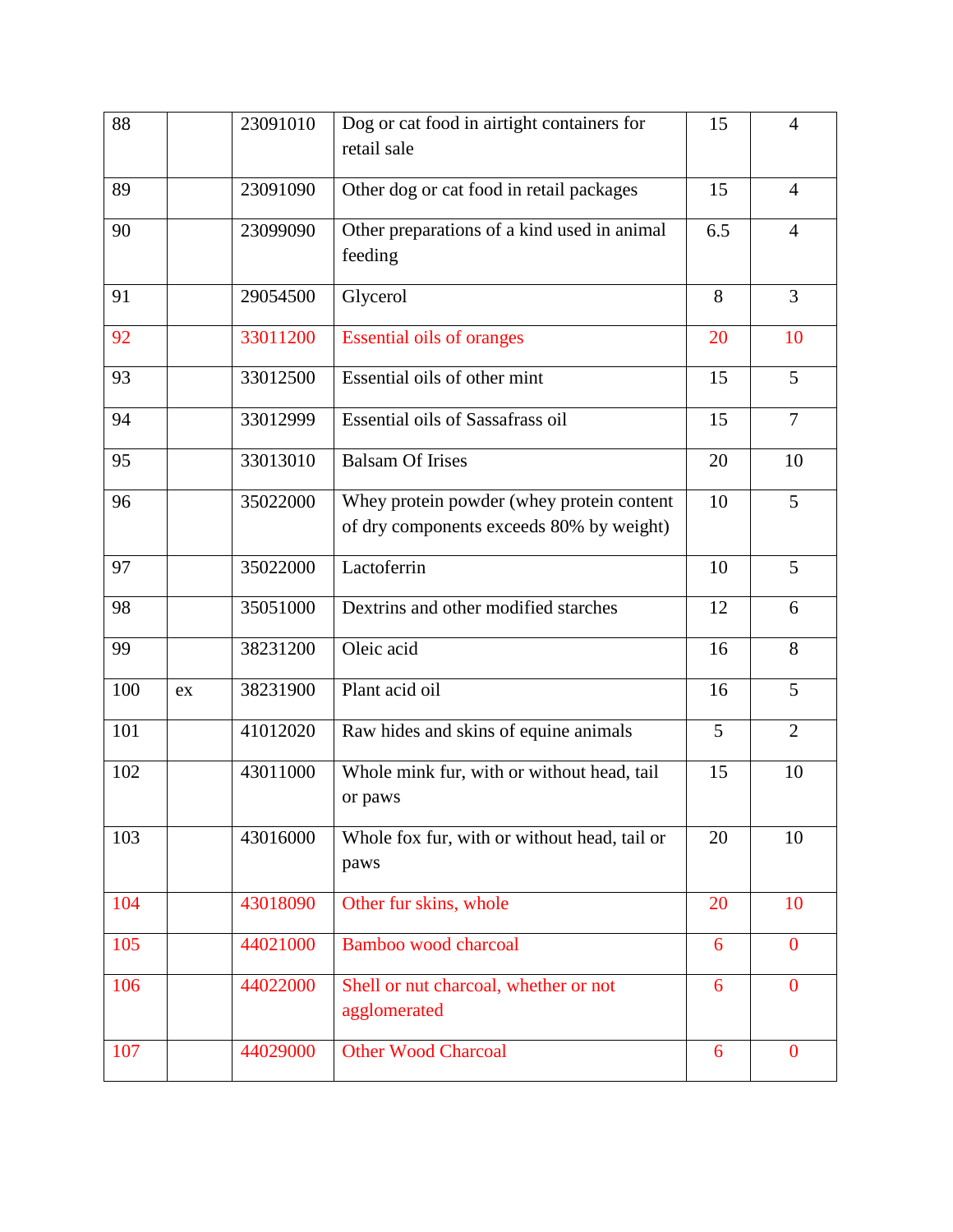| 108 | 44041000 | Coniferous Hoopwood; Split Poles, Wooden<br><b>Sticks</b>             | 6                        | $\overline{0}$   |
|-----|----------|-----------------------------------------------------------------------|--------------------------|------------------|
| 109 | 44042000 | Non-Coniferous Hoopwood; Split Poles,<br><b>Wooden Sticks</b>         | 6                        | $\mathbf{0}$     |
| 110 | 44050000 | Wood Wool; Wood Flour                                                 | 6                        | $\mathbf{0}$     |
| 111 | 44081011 | Coniferous Wood sheets for Veneer, of<br>laminated plywood Thick <6Mm | 6                        | $\overline{0}$   |
| 112 | 44081019 | Coniferous Wood Sheets for Veneer, Nes,<br>Thick≤6Mm                  | $\overline{4}$           | $\theta$         |
| 113 | 44081020 | Coniferous Wood Sheets for Plywood,<br>ThickS6Mm                      | $\overline{\mathcal{A}}$ | $\overline{0}$   |
| 114 | 44081090 | Other Coniferous Wood, Sawn Lengthwise,<br>Thick≤6Mm                  | $\overline{4}$           | $\overline{0}$   |
| 115 | 44083111 | Sheets for veneer of Dark/Light Red<br>Meranti, Thick 6Mm             | 6                        | $\overline{0}$   |
| 116 | 44083119 | Other Veneer Sheets of Dark/Light Red<br>Meranti, Thick≤6Mm           | $\overline{4}$           | $\mathbf{0}$     |
| 117 | 44083120 | Sheets for plywood of Dark/Light Red<br>Meranti, Thick≤6Mm            | $\overline{4}$           | $\mathbf{0}$     |
| 118 | 44083190 | Other Sheets of Dark/Light Red Meranti,<br>Thick≤6Mm                  | $\overline{\mathcal{A}}$ | $\mathbf{0}$     |
| 119 | 44083911 | Veneer Sheets of laminated plywood, with<br>tropical Wood, ThickS6mm  | 6                        | $\boldsymbol{0}$ |
| 120 | 44083919 | <b>Other Veneer Sheets of Other Tropical</b><br>Wood, ThickS6mm       | $\overline{4}$           | $\mathbf{0}$     |
| 121 | 44083920 | Sheets for Plywood of other tropical Wood,<br>Thick≤6Mm               | $\overline{4}$           | $\mathbf{0}$     |
| 122 | 44083990 | Other Tropical Wood, Sawn Lengthwise,<br>Thick≤6Mm                    | $\overline{4}$           | $\mathbf{0}$     |
| 123 | 44089011 | Other Veneer Sheets of Plywood,                                       | $\overline{4}$           | $\bf{0}$         |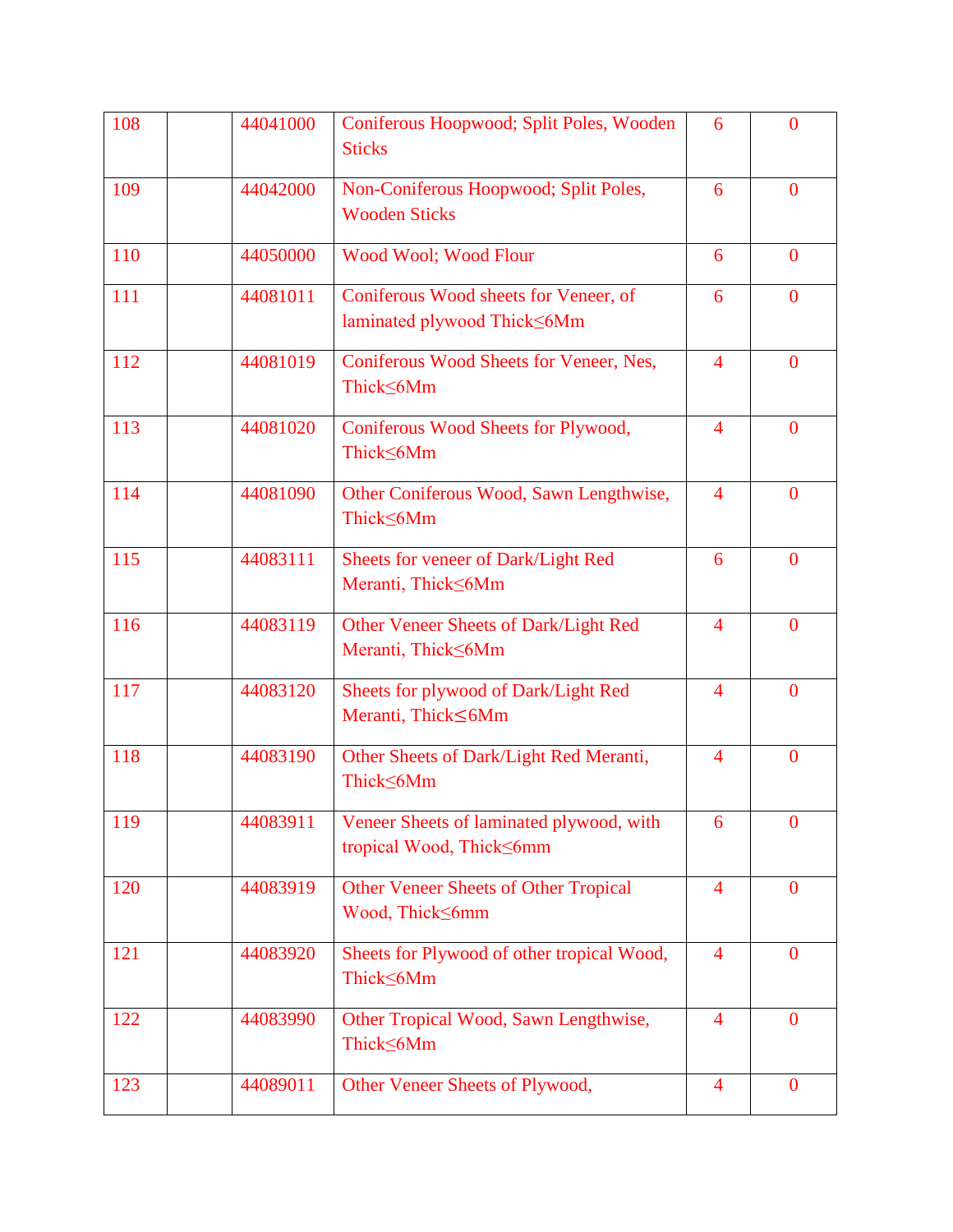|     |          | Thick≤6Mm                                                                                                             |                |                |
|-----|----------|-----------------------------------------------------------------------------------------------------------------------|----------------|----------------|
| 124 | 44089012 | <b>Veneer Sheet of Temperate Non-Coniferous</b><br>Wood, Thick≤6Mm                                                    | 3              | $\Omega$       |
| 125 | 44089013 | Veneer sheets of bamboo, Thick<6Mm                                                                                    | $\overline{4}$ | $\theta$       |
| 126 | 44089019 | Other Veneer Sheets of Wood, Thick<6Mm                                                                                | $\overline{3}$ | $\overline{0}$ |
| 127 | 44089021 | Sheets for Plywood of Temperate Non-<br>Coniferous Wood, Thick≤6Mm                                                    | $\overline{3}$ | $\overline{0}$ |
| 128 | 44089029 | Other Wood Sheets for Plywood,<br>thick 6Mm                                                                           | 3              | $\overline{0}$ |
| 129 | 44089091 | <b>Other Wood Sheets of Temperate Non-</b><br>Coniferous Wood, Thick≤6Mm                                              | 3              | $\overline{0}$ |
| 130 | 44089099 | Wood, Nes, Sawn Lengthwise, Thick <6Mm                                                                                | $\overline{3}$ | $\overline{0}$ |
| 131 | 44091010 | Floorboard strips, coniferous wood<br>continuously shaped along any of its edges,<br>ends or faces                    | 6              | $\Omega$       |
| 132 | 44091090 | Other Coniferous wood continuously shaped<br>along any of its edges, ends or faces                                    | 6              | $\Omega$       |
| 133 | 44092110 | Floorboard strips, bamboo continuously<br>shaped along any of its edges, ends or faces                                | $\overline{4}$ | $\overline{0}$ |
| 134 | 44092190 | Other bamboo continuously shaped along<br>any of its edges, ends or faces                                             | $\overline{4}$ | $\overline{0}$ |
| 135 | 44092210 | Floorboard strips, of tropical wood<br>continuously shaped along any of its edges,<br>ends or faces                   | $\overline{4}$ | $\theta$       |
| 136 | 44092290 | Other tropical wood continuously shaped<br>along any of its edges, ends or faces                                      | $\overline{4}$ | $\overline{0}$ |
| 137 | 44092910 | <b>Other Non-Coniferous Wood Floor</b><br>Strips/Boards, continuously shaped along<br>any of its edges, ends or faces | $\overline{4}$ | $\overline{0}$ |
| 138 | 44092990 | Other Non-Coniferous Wood, continuously                                                                               | $\overline{4}$ | $\bf{0}$       |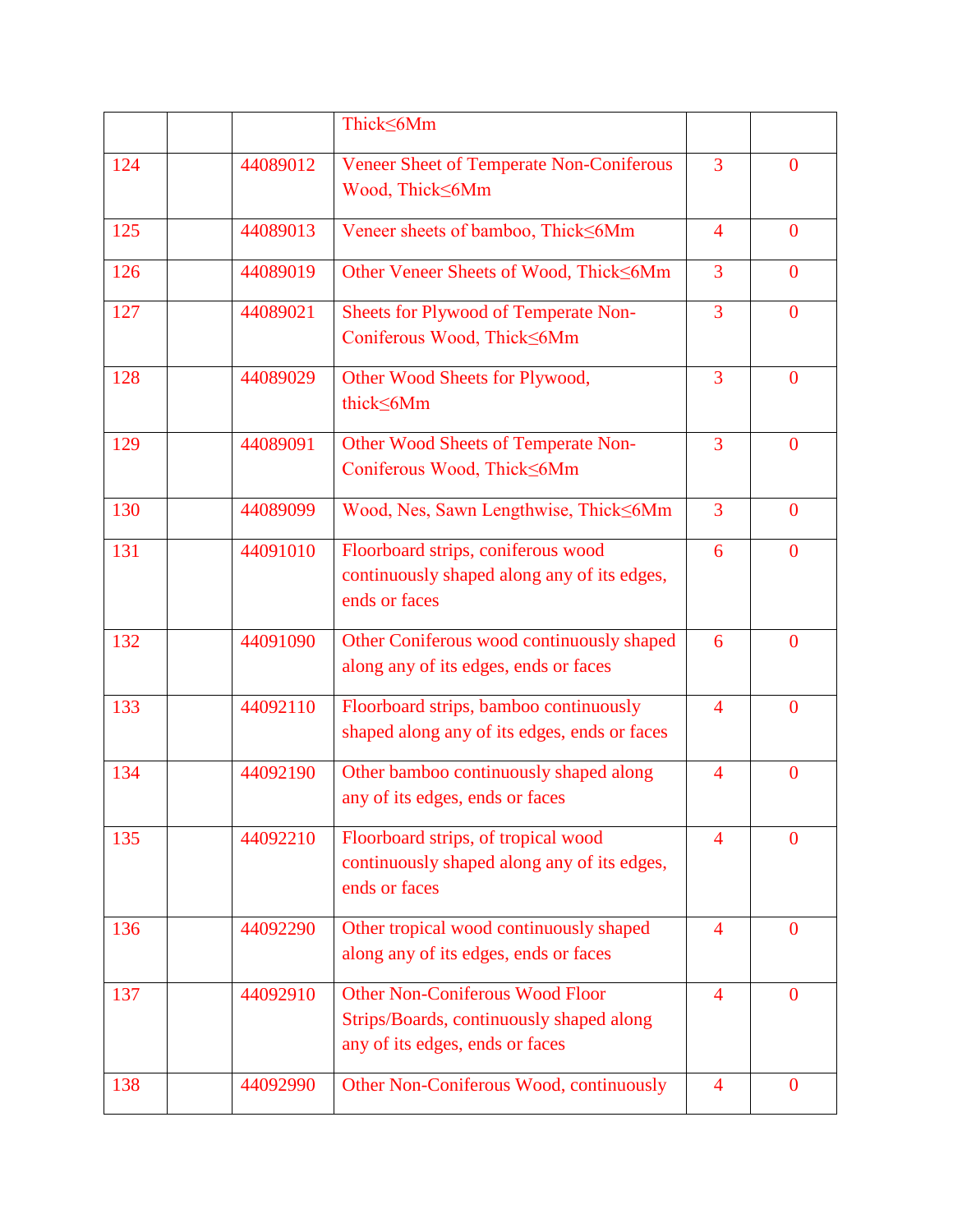|     |          | shaped along any of its edges, ends or faces                                                                                                                                                                                                                         |                          |                |
|-----|----------|----------------------------------------------------------------------------------------------------------------------------------------------------------------------------------------------------------------------------------------------------------------------|--------------------------|----------------|
| 139 | 44101100 | Wooden particle board                                                                                                                                                                                                                                                | $\overline{4}$           | $\overline{0}$ |
| 140 | 44101200 | Oriented standard board (OSB)                                                                                                                                                                                                                                        | $\overline{4}$           | $\mathbf{0}$   |
| 141 | 44101900 | Other Similar Board, of Wood                                                                                                                                                                                                                                         | $\overline{4}$           | $\mathbf{0}$   |
| 142 | 44111211 | Fiberboard (Mdf), Thick $\leq$ 5Mm, D. $>$<br>0.8g/cm3, Not mechanically worked or<br>surface covered                                                                                                                                                                | $\overline{4}$           | $\overline{0}$ |
| 143 | 44111219 | Fiberboard (Mdf), Thck $\leq$ 5Mm, D. $>$<br>0.8G/Cm3, other                                                                                                                                                                                                         | 6                        | $\mathbf{0}$   |
| 144 | 44111221 | Fiberboard (Mdf), Thick  SMm, 0.5g/cm3  left  SMM, 0.5g/cm3  left  SMM, 0.5g/cm3  left  SMM, 0.5g/cm3  left  SMM, 0.5g/cm3  left  SMM, 0.5g/cm3  left  SMM, 0.5g/cm3  left  SMM, 0.5g/cm3  left  SMM, 0.5g/cm3  left  SMM, 0.5<br>$D \leq 0.8g/cm$ , of radiata pine | $\overline{4}$           | $\overline{0}$ |
| 145 | 44111229 | Fiberboard (Mdf), Thick≤5Mm, 0.5g/cm3 <<br>$D \leq 0.8g/cm$ , other                                                                                                                                                                                                  | $\overline{4}$           | $\overline{0}$ |
| 146 | 44111291 | Fiberboard (Mdf), Thick <5Mm,<br>D. < 0.5g/cm3, not mechanically worked or<br>surface covered                                                                                                                                                                        | 6                        | $\mathbf{0}$   |
| 147 | 44111299 | Fiberboard (Mdf), Thick <5Mm,<br>$D \leq 0.5$ g/cm3, Other                                                                                                                                                                                                           | $\overline{\mathcal{A}}$ | $\overline{0}$ |
| 148 | 44111311 | Fiberboard (Mdf), 5 <thick≤9mm, d.=""><br/>0.8g/Cm3, not mechanically worked or<br/>surface covered</thick≤9mm,>                                                                                                                                                     | $\overline{\mathcal{A}}$ | $\overline{0}$ |
| 149 | 44111319 | Fiberboard (Mdf), 5 <thick≤9mm, d.=""><br/><math>0.8g/Cm3</math>, other</thick≤9mm,>                                                                                                                                                                                 | 6                        | $\overline{0}$ |
| 150 | 44111321 | Fiberboard (Mdf), 5 <thick≤9mm,<br><math>0.5</math>g/cm<math>3</math> <math>\leq</math> <math>D.5</math><math>8</math>g/cm<math>3</math>, of radiata pine</thick≤9mm,<br>                                                                                            | $\overline{4}$           | $\mathbf{0}$   |
| 151 | 44111329 | Fiberboard (Mdf), 5 <thick<9mm,<br><math>0.5</math>g/cm<math>3</math> <math>\leq</math> <math>D \leq 0.8</math>g/cm<math>3</math>, other</thick<9mm,<br>                                                                                                             | $\overline{4}$           | $\mathbf{0}$   |
| 152 | 44111391 | Fiberboard (Mdf), 5 <thick<9mm,<br>D. &lt; 0.5 g/cm3, Not mechanically worked or</thick<9mm,<br>                                                                                                                                                                     | 6                        | $\overline{0}$ |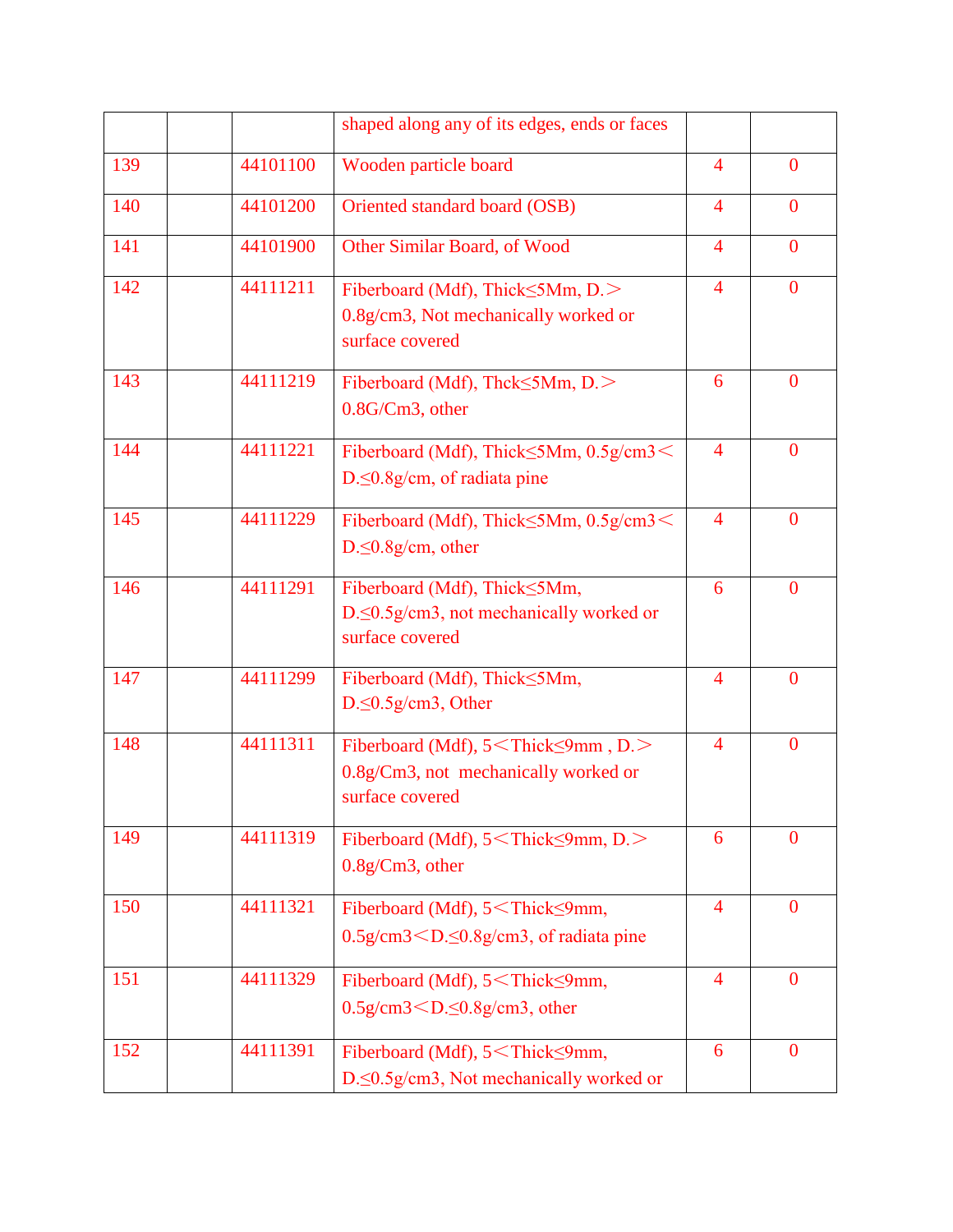|     |          | surface covered                                                                                        |                |                  |
|-----|----------|--------------------------------------------------------------------------------------------------------|----------------|------------------|
| 153 | 44111399 | Fiberboard (Mdf), 5 <thick≤9mm,<br><math>D \leq 0.5</math>g/cm3, other</thick≤9mm,<br>                 | 4              | $\overline{0}$   |
| 154 | 44111411 | Fiberboard (Mdf), Thick $>9Mm$ , D. $>$<br>0.8g/cm3, Not mechanically worked, or<br>surface covered    | $\overline{4}$ | $\overline{0}$   |
| 155 | 44111419 | Fiberboard (Mdf), Thick > 9Mm, D. ><br>$0.8$ g/cm $3$                                                  | 6              | $\mathbf{0}$     |
| 156 | 44111421 | Fiberboard (Mdf), Thick $> 9Mm$ , 0.5g/cm3<br>$\leq$ D. $\leq$ 0.8g/cm3, of radiata pine               | $\overline{4}$ | $\overline{0}$   |
| 157 | 44111429 | Fiberboard (Mdf), Thick>9Mm, 0.5g/cm3<br>$<$ D. $\leq$ 0.8g/cm3                                        | $\overline{4}$ | $\mathbf{0}$     |
| 158 | 44111491 | Other Fiberboard (Mdf), Thick>9Mm,<br>other, Not mechanically worked, or surface<br>covered            | 6              | $\overline{0}$   |
| 159 | 44111499 | Other Fiberboard (Mdf), Thick>9Mm                                                                      | $\overline{4}$ | $\overline{0}$   |
| 160 | 44119210 | Other Wood Fiberboard, Thick>9Mm, D.<br>> 0.8g/cm3, Not mechanically worked, or<br>surface covered     | $\overline{4}$ | $\theta$         |
| 161 | 44119290 | Other Wood Fiberboard, Thick>9Mm, D.<br>$\langle$ 0.8g/cm3, mechanically worked, or<br>surface covered | 6              | $\boldsymbol{0}$ |
| 162 | 44119310 | Other Wood Fiberboard, Thick>9Mm,<br>$0.5$ g/cm $3$ $\leq$ $D.5$ $8$ g/cm $3$ , of radiata pine        | $\overline{4}$ | $\mathbf{0}$     |
| 163 | 44119390 | Other Wood Fiberboard, Thick>9Mm,<br>0.5g/cm3 $<$ D. $\leq$ 0.8g/cm3                                   | $\overline{4}$ | $\mathbf{0}$     |
| 164 | 44119410 | Other Wood Fiberboard, 0.35g/cm3 <<br>$D \leq 0.5$ g/cm3                                               | 6              | $\mathbf{0}$     |
| 165 | 44119421 | Other Wood Fiberboard, D. ≤0.35g/cm3, not                                                              | 6              | $\bf{0}$         |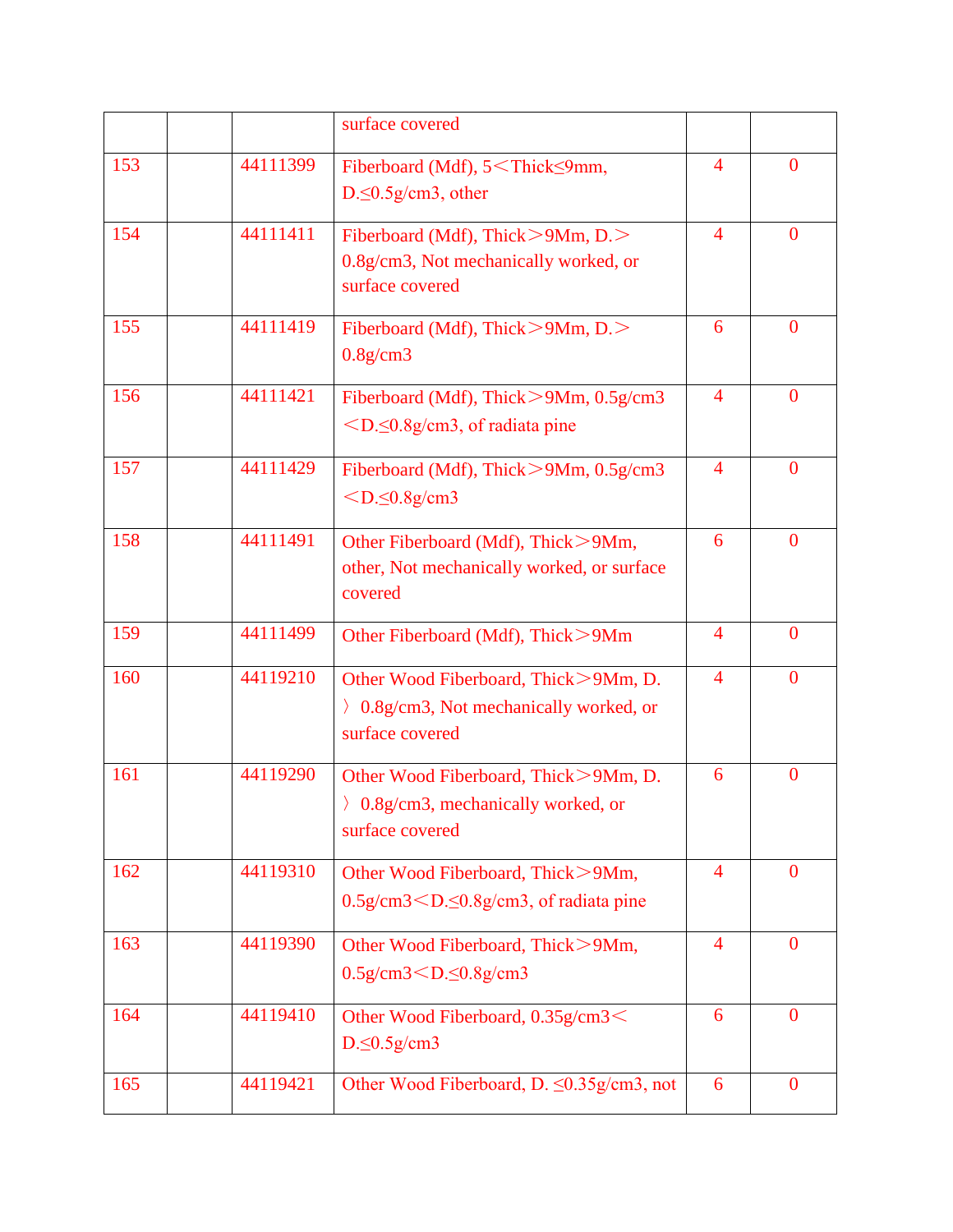|     |          | mechanically worked, or surface covered                                                                                                                                         |                          |                |
|-----|----------|---------------------------------------------------------------------------------------------------------------------------------------------------------------------------------|--------------------------|----------------|
| 166 | 44119429 | Other Wood Fiberboard, D. ≤0.35g/cm3,<br>mechanically worked, or surface covered                                                                                                | $\overline{\mathcal{A}}$ | $\overline{0}$ |
| 167 | 44121011 | Bamboo plywood solely of sheets, each ply<br>not exceeding 6 mm thickness with at least<br>one outer ply of tropical wood                                                       | 6                        | $\overline{0}$ |
| 168 | 44121019 | Bamboo plywood solely of sheets, each ply<br>not exceeding 6 mm thickness                                                                                                       | $\overline{4}$           | $\overline{0}$ |
| 169 | 44121020 | Bamboo plywood, other, with at least one<br>outer ply of non-coniferous wood                                                                                                    | 6                        | $\overline{0}$ |
| 170 | 44121093 | Bamboo plywood, other, with at least one<br>outer ply of tropical wood listed on Note 1<br>of this chapter                                                                      | 6                        | $\overline{0}$ |
| 171 | 44121094 | Bamboo plywood, other, with at least one<br>outer ply of other tropical wood                                                                                                    | 6                        | $\mathbf{0}$   |
| 172 | 44121095 | Bamboo plywood, other, with at least one<br>outer ply of particle board                                                                                                         | 6                        | $\mathbf{0}$   |
| 173 | 44121099 | Other Bamboo plywood                                                                                                                                                            | $\overline{4}$           | $\mathbf{0}$   |
| 174 | 44123100 | Other plywood consisting solely of sheets of<br>wood (other than bamboo), each ply not<br>exceeding 6 mm thickness, with at least one<br>outer ply of tropical wood             | 6                        | $\overline{0}$ |
| 175 | 44123300 | Other plywood consisting solely of sheets of<br>wood (other than bamboo), each ply not<br>exceeding 6 mm thickness, with at least one<br>outer ply of non-coniferous wood       | $\overline{4}$           | $\overline{0}$ |
| 176 | 44123410 | Other, each ply not exceeding 6 mm<br>thickness with at least one outer ply of<br>temperate non-coniferous wood (other than<br>non-coniferous wood of subheading<br>4411782.33) | $\overline{4}$           | $\bf{0}$       |
| 177 | 44123490 | Other, each ply not exceeding 6 mm                                                                                                                                              | 4                        | $\bf{0}$       |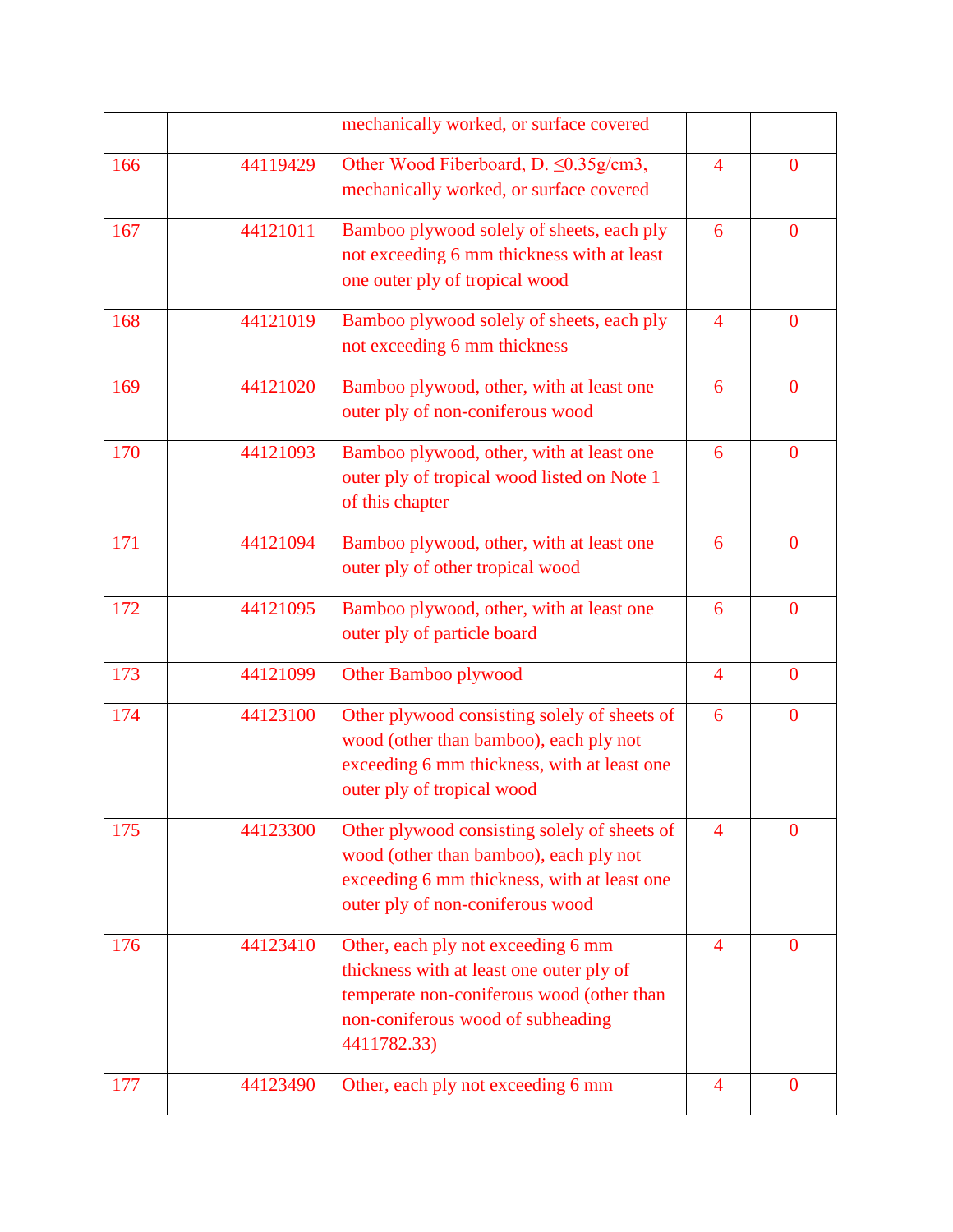|     |          | thickness with at least one outer ply of non-<br>coniferous wood (other than non-coniferous<br>wood of subheading 4412.3300 and<br>44123410)                                                |                |                |
|-----|----------|---------------------------------------------------------------------------------------------------------------------------------------------------------------------------------------------|----------------|----------------|
| 178 | 44123900 | Other plywood consisting solely of sheets of<br>wood (other than bamboo), each ply not<br>exceeding 6 mm thickness, with both outer<br>plies of coniferous wood                             | 4              | $\Omega$       |
| 179 | 44124100 | Laminated wood with at least one outer ply<br>of tropical wood                                                                                                                              | 6              | $\overline{0}$ |
| 180 | 44124200 | Laminated wood with at least one outer ply<br>of Non-coniferous wood                                                                                                                        | 6              | $\mathbf{0}$   |
| 181 | 44124911 | Laminated wood that the upper and lower<br>layers are all coniferous wood, at least one<br>layer in the middle is the tropical wood<br>listed in the Note 1 of this chapter.                | 6              | $\overline{0}$ |
| 182 | 44124919 | The upper and lower layers are all<br>coniferous wood, at least one layer in the<br>middle is other tropical wood                                                                           | 6              | $\overline{0}$ |
| 183 | 44124920 | The upper and lower layers are all<br>coniferous wood, with at least one layer of<br>particle board                                                                                         | 6              | $\overline{0}$ |
| 184 | 44124990 | Other laminated wood with the upper and<br>lower layers are all coniferous wood                                                                                                             | $\overline{4}$ | $\mathbf{0}$   |
| 185 | 44125100 | Blockboard/Laminboard/Battenboard, with<br>at least one outer ply of tropical wood                                                                                                          | 6              | $\mathbf{0}$   |
| 186 | 44125200 | Blockboard/Laminboard/Battenboard, with<br>at least one outer ply of non-coniferous<br>wood                                                                                                 | 6              | $\mathbf{0}$   |
| 187 | 44125911 | Blockboard/Laminboard/Battenboard, with<br>the upper and lower layers are all coniferous<br>wood, and at least one layer in the middle is<br>the tropical wood listed in the Note 1 of this | 6              | $\mathbf{0}$   |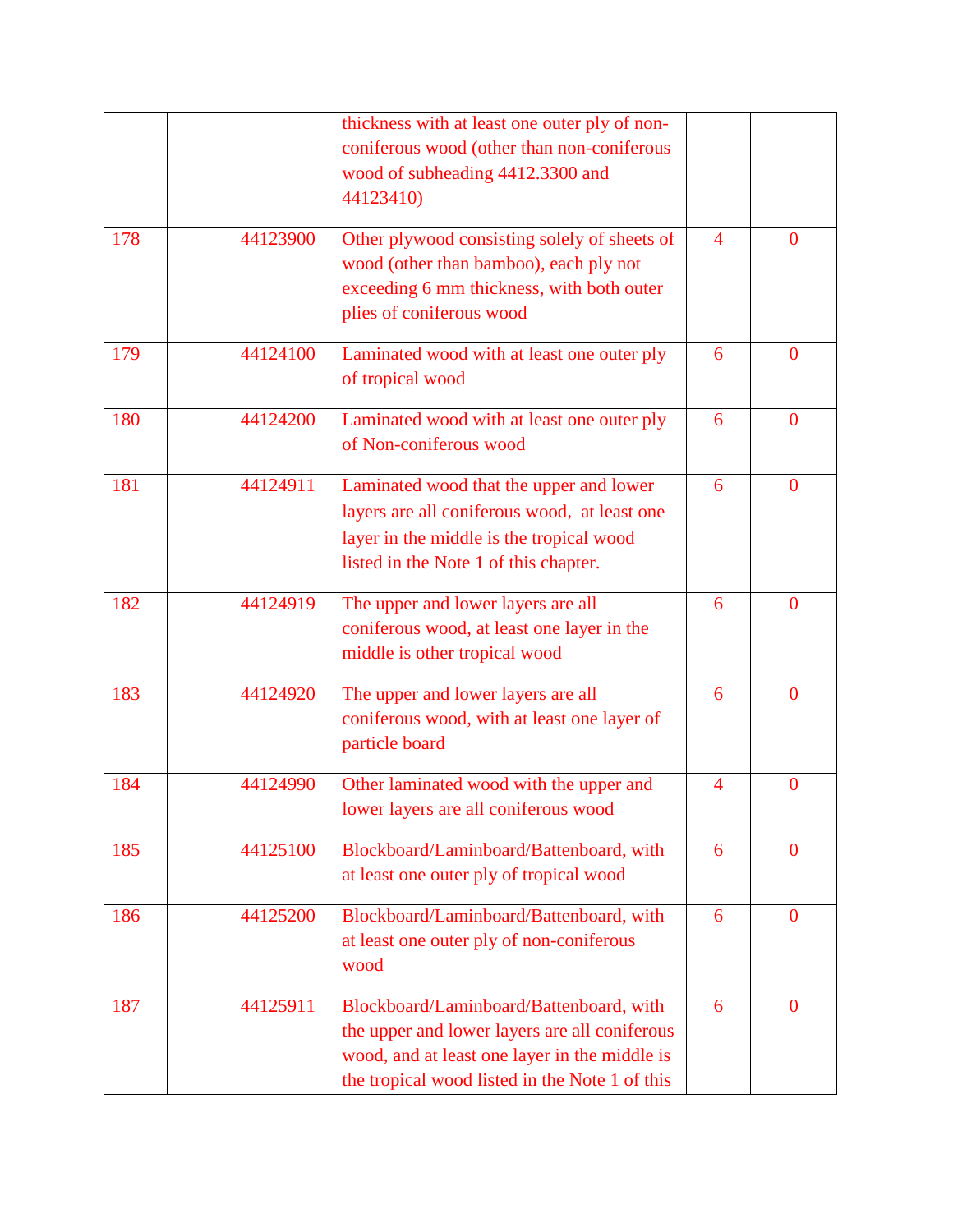|     |          | chapter                                                                                                                                                                               |                |                |
|-----|----------|---------------------------------------------------------------------------------------------------------------------------------------------------------------------------------------|----------------|----------------|
| 188 | 44125919 | Blockboard/Laminboard/Battenboard, with<br>the upper and lower layers are all coniferous<br>wood, and at least one layer in the middle is<br>other tropical wood                      | 6              | $\overline{0}$ |
| 189 | 44125920 | Blockboard/Laminboard/Battenboard, with<br>the upper and lower layers are all coniferous<br>wood, and at least one layer in the middle is<br>particle board                           | 6              | $\bf{0}$       |
| 190 | 44125990 | Other Blockboard/Laminboard/<br>Battenboard, with the upper and lower<br>layers are all coniferous wood                                                                               | $\overline{4}$ | $\mathbf{0}$   |
| 191 | 44129100 | Other Laminated wood with at least one<br>outer ply of tropical wood                                                                                                                  | 6              | $\mathbf{0}$   |
| 192 | 44129200 | Other Laminated wood with at least one<br>outer ply of Non-coniferous wood                                                                                                            | 6              | $\mathbf{0}$   |
| 193 | 44129920 | Other laminated wood with the upper and<br>lower layers are all coniferous wood, and at<br>least one layer in the middle is the tropical<br>wood listed in the Note 1 of this chapter | 6              | $\bf{0}$       |
| 194 | 44129930 | Other laminated wood with the upper and<br>lower layers are all coniferous wood, and at<br>least one layer in the middle is other tropical<br>wood                                    | 6              | $\overline{0}$ |
| 195 | 44129940 | Other laminated wood with the upper and<br>lower layers are all coniferous wood, and at<br>least one layer in the middle is particle<br>board                                         | 6              | $\overline{0}$ |
| 196 | 44129990 | Other laminated wood with the upper and<br>lower layers                                                                                                                               | $\overline{4}$ | $\mathbf{0}$   |
| 197 | 44130000 | Densified Wood, in blocks, plates, strips or<br>profile shapes                                                                                                                        | 6              | $\mathbf{0}$   |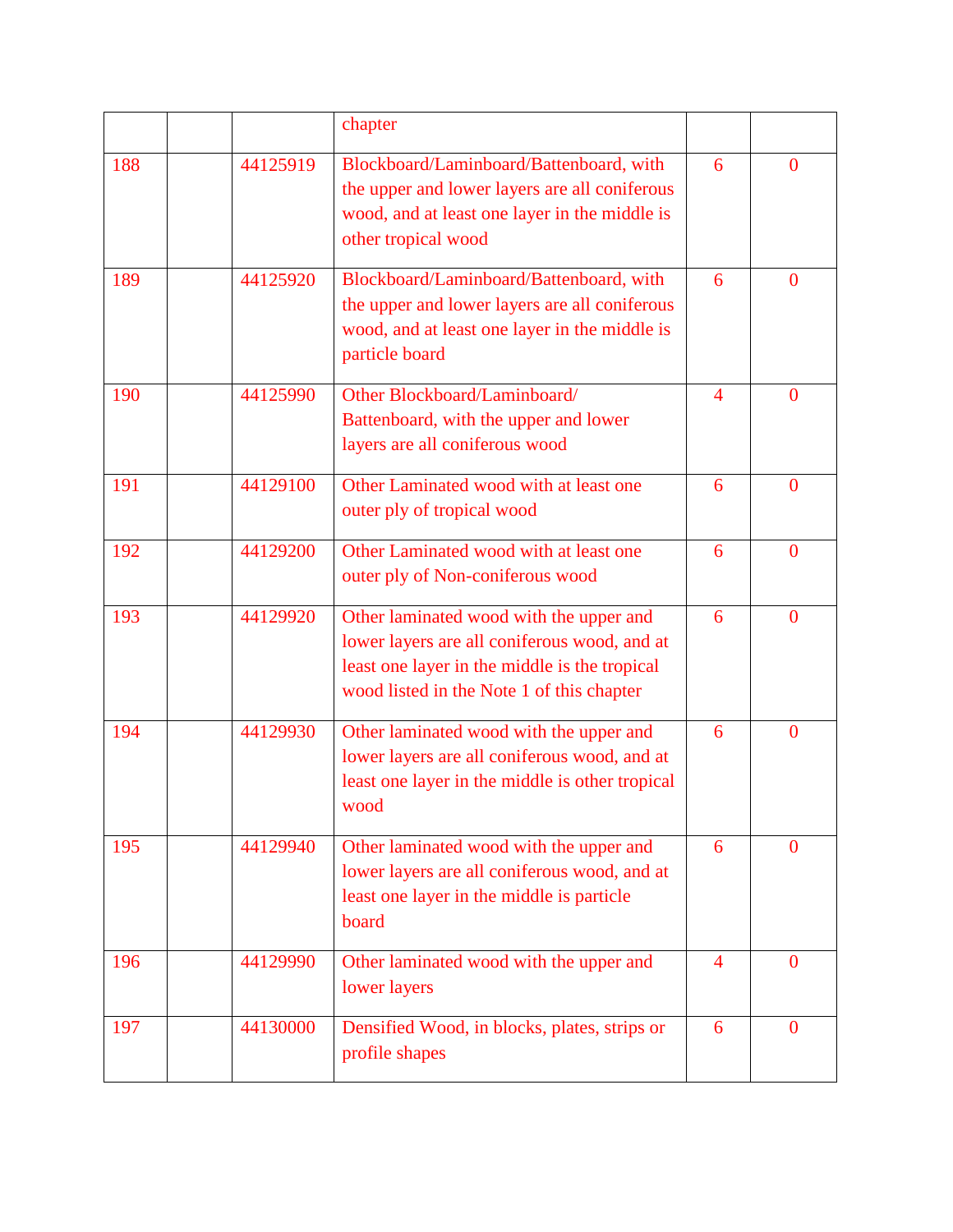| 198 | 44149010 | Frames for paintings, photographs, mirrors<br>or similar objects, of radiata pine                                            | 7                        | $\overline{0}$ |
|-----|----------|------------------------------------------------------------------------------------------------------------------------------|--------------------------|----------------|
| 199 | 44151000 | Cases, boxes, crates, drums & similar<br>packings                                                                            | 6                        | $\overline{0}$ |
| 200 | 44152010 | Pallets, box pallets and other load boards, of<br>radiata pine                                                               | 6                        | $\mathbf{0}$   |
| 201 | 44152090 | Other wooden box pallets and other load<br>boards                                                                            | 6                        | 3              |
| 202 | 44160010 | Wooden casks/barrels/vats/tubs & Other<br>Coopers' products and parts thereof, of<br>wood, including staves, of radiata pine | 12                       | $\overline{0}$ |
| 203 | 44160090 | Wooden casks/barrels/vats/tubs & Other<br>Coopers' products and parts thereof, of<br>wood, including staves, of oak          | 12                       | 5              |
| 204 | 44170010 | Wooden tools, broom or brush, boot or shoe<br>lasts, of radiata pine                                                         | 12                       | $\overline{0}$ |
| 205 | 44181910 | Windows, French-Windows and their<br>frames, of radiata wood                                                                 | $\overline{4}$           | $\overline{0}$ |
| 206 | 44182100 | Doors and their frames and thresholds, of<br>tropical wood                                                                   | $\overline{4}$           | $\overline{0}$ |
| 207 | 44182900 | Doors and their frames and thresholds, other                                                                                 | $\overline{4}$           | $\overline{0}$ |
| 208 | 44183000 | Poles and beams                                                                                                              | $\overline{\mathcal{A}}$ | $\overline{0}$ |
| 209 | 44184000 | Formwork (Shuttering) for concrete<br>constructional work                                                                    | $\overline{4}$           | $\overline{0}$ |
| 230 | 44185000 | Shingles and shakes                                                                                                          | 6                        | $\overline{0}$ |
| 231 | 44187310 | For mosaic floors, of bamboo or with at<br>least the top layer of bamboo                                                     | $\overline{4}$           | $\mathbf{0}$   |
| 232 | 44187320 | Assembled flooring panels, of bamboo or<br>with at least the top layer of bamboo, other<br>multilayer of bamboo              | $\overline{4}$           | $\mathbf{0}$   |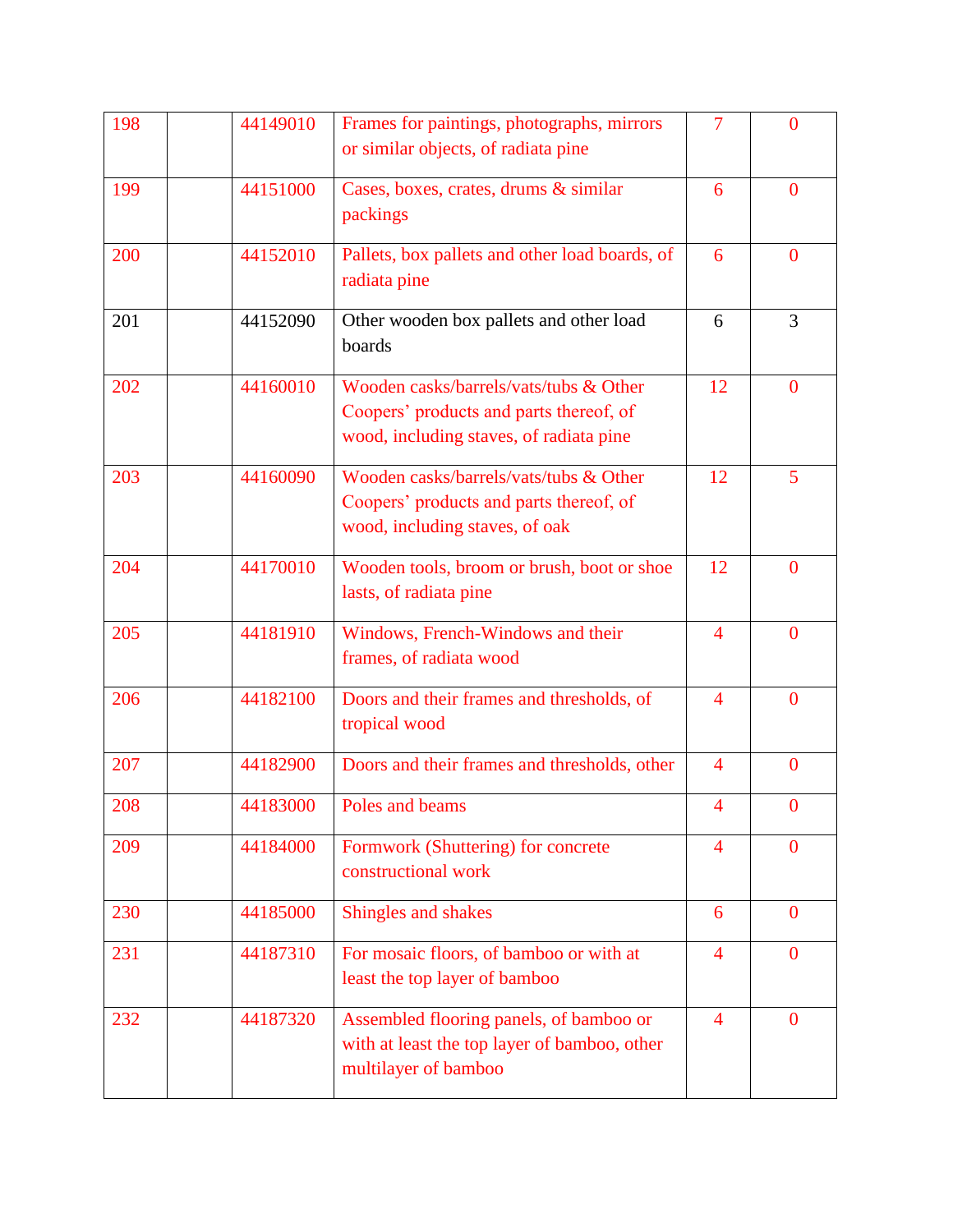| 233 | 44187390 | Other assembled flooring panels, of bamboo<br>or bamboo layer | $\overline{4}$           | $\overline{0}$ |
|-----|----------|---------------------------------------------------------------|--------------------------|----------------|
| 234 | 44187400 | Assembled flooring panels, other, for<br>mosaic floor         | $\overline{\mathcal{A}}$ | $\theta$       |
| 235 | 44187500 | Assembled flooring panels, other,<br>multilayers              | $\overline{4}$           | $\theta$       |
| 236 | 44187900 | Assembled Flooring Panels, of wood, other                     | $\overline{4}$           | $\overline{0}$ |
| 237 | 44188100 | Glulam                                                        | $\overline{4}$           | $\overline{0}$ |
| 238 | 44188200 | <b>Orthogonal Glulam</b>                                      | $\overline{4}$           | $\overline{0}$ |
| 239 | 44188300 | I-beam                                                        | $\overline{4}$           | $\overline{0}$ |
| 240 | 44188900 | Other engineering structural wood products                    | $\overline{4}$           | $\theta$       |
| 241 | 44189100 | Other builders' joinery and carpentry of<br>bamboo            | $\overline{4}$           | $\overline{0}$ |
| 242 | 44189200 | Cellular wood panels                                          | $\overline{\mathcal{A}}$ | $\overline{0}$ |
| 243 | 44189900 | Other builders' joinery and carpentry of<br>wood              | $\overline{\mathcal{A}}$ | $\overline{0}$ |
| 244 | 53012100 | Flax, broken or scutched                                      | 6                        | $\mathbf{1}$   |
| 245 | 53013000 | Flax tow and waste                                            | 6                        | 1              |

Notes:

① percentage (%) in the table applies to ad valorem tariff only.

 EX indicates that commodities applicable to tentative duties should be within the HS code and should be determined by the Mandarin Chinese commodity description.

 Except for the tariff code marked with "ex", the name of the commodity is for reference only. The specific product scope should refer to the product scope corresponding to the tariff code in the "Import and Export Tariffs of the People's Republic of China".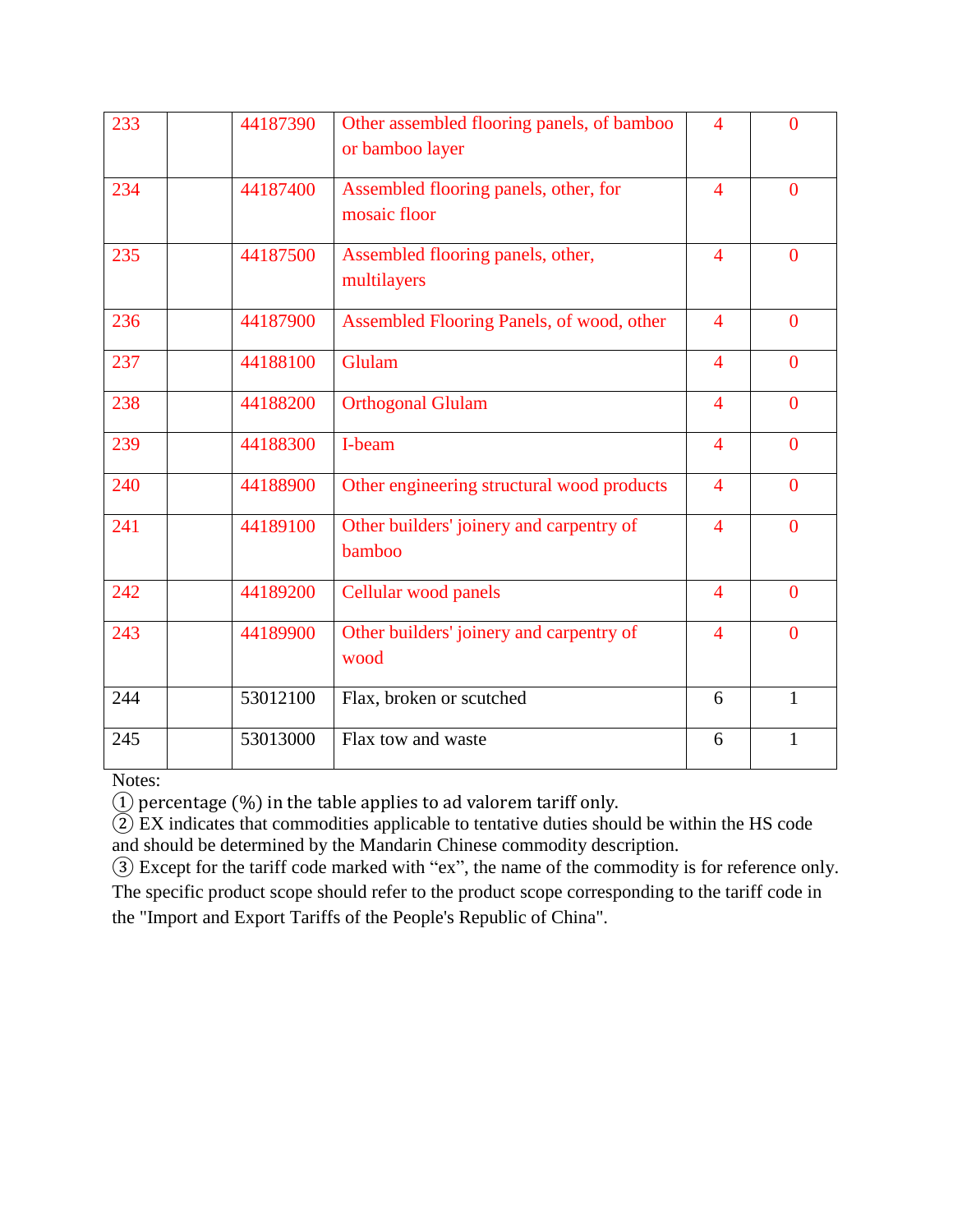## **Annex 2**

# **Import Tariffs on TRQ Commodities (Unit: %)**

| <b>Serial</b>  | <b>Commodity</b> | <b>HS</b> code | <b>Common</b> | 2022       | <b>TRQ</b>     | TRQ rate for specific country |                  |                  |
|----------------|------------------|----------------|---------------|------------|----------------|-------------------------------|------------------|------------------|
| No.            | category         |                | rate          | <b>MFN</b> | rate           | China-                        | China-           | China-           |
|                |                  |                |               | rate       |                | <b>New</b>                    | <b>Australia</b> | <b>Mauritius</b> |
|                |                  |                |               |            |                | <b>Zealand</b>                | <b>FTA</b>       | <b>FTA</b>       |
|                |                  |                |               |            |                | <b>FTA</b>                    |                  |                  |
| $\mathbf{1}$   | Wheat            | 10011100       | 180           | 65         | $\mathbf{1}$   |                               |                  |                  |
|                |                  | 10011900       | 180           | 65         | $\mathbf{1}$   |                               |                  |                  |
|                |                  | 10019100       | 180           | 65         | $\mathbf{1}$   |                               |                  |                  |
|                |                  | 10019900       | 180           | 65         | $\mathbf{1}$   |                               |                  |                  |
|                |                  | 11010000       | 130           | 65         | 6              |                               |                  |                  |
|                |                  | 11031100       | 130           | 65         | 9              |                               |                  |                  |
|                |                  | 11032010       | 180           | 65         | 10             |                               |                  |                  |
| $\overline{2}$ | Corn             | 10051000       | 180           | 20         | $\mathbf{1}$   |                               |                  |                  |
|                |                  | 10059000       | 180           | 65         | $\mathbf{1}$   |                               |                  |                  |
|                |                  | 11022000       | 130           | 40         | $\mathbf{9}$   |                               |                  |                  |
|                |                  | 11031300       | 130           | 65         | 9              |                               |                  |                  |
|                |                  | 11042300       | 180           | 65         | 10             |                               |                  |                  |
| $\overline{3}$ | Paddy rice       | 10061021       | 180           | 65         | $\mathbf{1}$   |                               |                  |                  |
|                | and milled       | 10061029       | 180           | 65         | 1              |                               |                  |                  |
|                | rice             | 10061081       | 180           | 65         | 1              |                               |                  |                  |
|                |                  | 10061089       | 180           | 65         | $\mathbf{1}$   |                               |                  |                  |
|                |                  | 10062020       | 180           | 65         | $\mathbf{1}$   |                               |                  |                  |
|                |                  | 10062080       | 180           | 65         | $\mathbf{1}$   |                               |                  |                  |
|                |                  | 10063020       | 180           | 65         | $\mathbf{1}$   |                               |                  |                  |
|                |                  | 10063080       | 180           | 65         | $\mathbf{1}$   |                               |                  |                  |
|                |                  | 10064020       | 180           | 10         | $\mathbf{1}$   |                               |                  |                  |
|                |                  | 10064080       | 180           | 10         | $\mathbf{1}$   |                               |                  |                  |
|                |                  | 11029021       | 130           | 40         | 9              |                               |                  |                  |
|                |                  | 11029029       | 130           | 40         | 9              |                               |                  |                  |
|                |                  | 11031931       | 70            | 10         | 9              |                               |                  |                  |
|                |                  | 11031939       | 70            | 10         | 9              |                               |                  |                  |
| $\overline{4}$ | Sugar            | 17011200       | 125           | 50         | 15             |                               |                  | 15               |
|                |                  | 17011300       | 125           | 50         | 15             |                               |                  | 15               |
|                |                  | 17011400       | 125           | 50         | 15             |                               |                  | 15               |
|                |                  | 17019100       | 125           | 50         | 15             |                               |                  | 15               |
|                |                  | 17019910       | 125           | 50         | 15             |                               |                  | 15               |
|                |                  | 17019920       | 125           | 50         | 15             |                               |                  | 15               |
|                |                  | 17019990       | 125           | 50         | 15             |                               |                  | 15               |
| 5              | Wool             | 51011100       | 50            | 38         | $\mathbf{1}$   | $\mathbf{0}$                  | $\boldsymbol{0}$ |                  |
|                |                  | 51011900       | 50            | 38         | 1              | $\boldsymbol{0}$              | $\boldsymbol{0}$ |                  |
|                |                  | 51012100       | 50            | 38         | 1              | $\boldsymbol{0}$              | $\boldsymbol{0}$ |                  |
|                |                  | 51012900       | 50            | 38         | 1              | $\boldsymbol{0}$              | $\boldsymbol{0}$ |                  |
|                |                  | 51013000       | 50            | 38         | 1              | $\boldsymbol{0}$              | $\boldsymbol{0}$ |                  |
|                |                  | 51011010       | 50            | 38         | 1              | $\boldsymbol{0}$              | $\boldsymbol{0}$ |                  |
| 6              | Wool tops        | 51051000       | 50            | 38         | $\mathfrak{Z}$ | $\overline{0}$                |                  |                  |
|                |                  | 51052100       | 50            | $38\,$     | 3              | $\boldsymbol{0}$              |                  |                  |